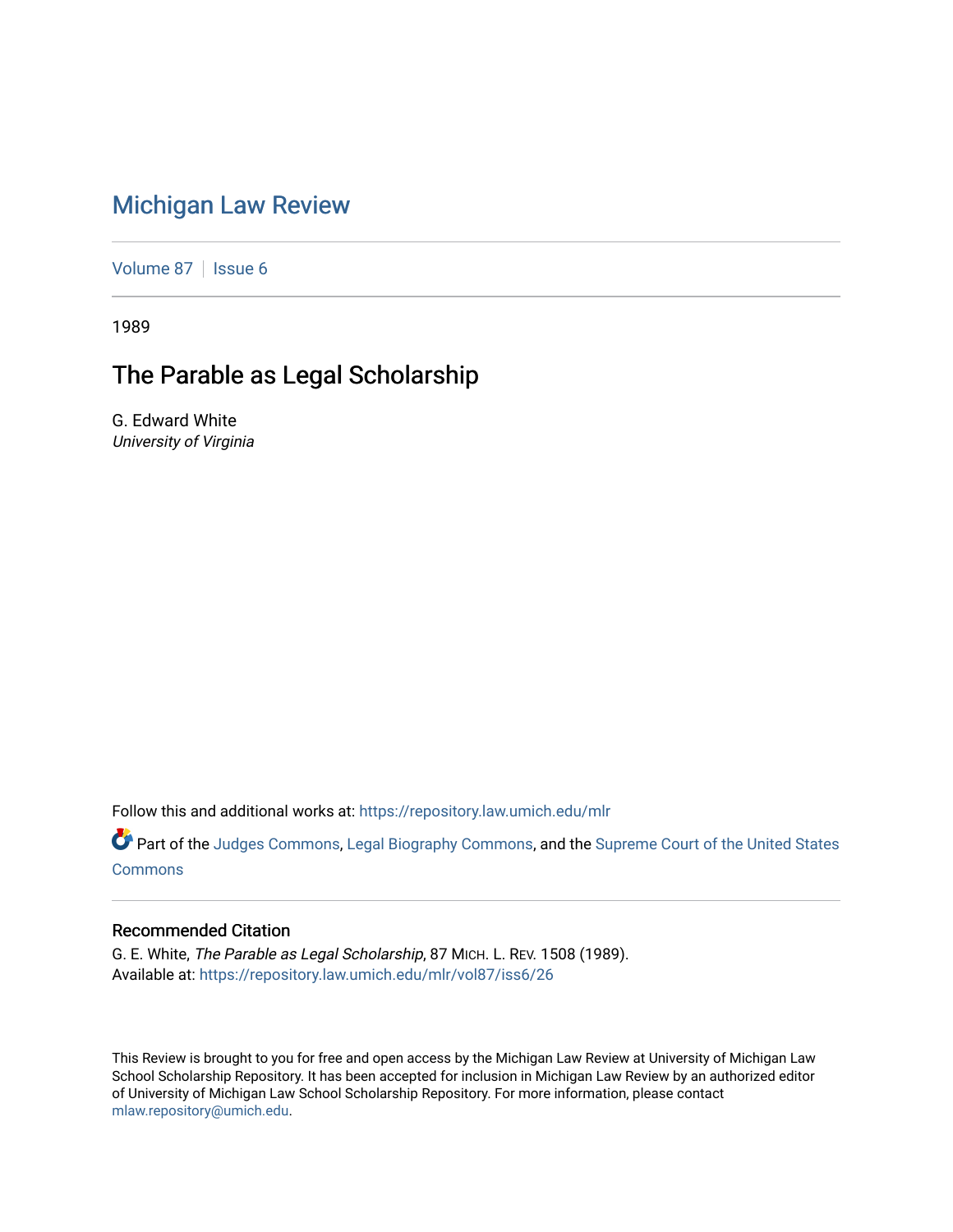## **THE PARABLE AS LEGAL SCHOLARSHIP**

### *G. Edward White\**

Two JEWISH JUSTICES: OUTCASTS IN THE PROMISED LAND. By *Robert Burt.* Berkeley: University of California Press. 1988. Pp. 165. \$19.95.

In this decade of theoretical and interdisciplinary scholarship, it is not unusual to find law professors writing on subjects not traditionally regarded as "legal," or expressing themselves in significantly different modes from those characteristically employed by earlier generations. It is therefore hardly startling, given the current tendencies of legal scholarship, to note that Robert Burt has written a book whose emphasis is far more on history, sociology, and psychology than on legal doctrine, and whose orientation is far more towards speculative theory than conventional legal analytics. And yet Burt's book, *Two Jewish Justices,* can be seen as unusual even in the scholarly universe in which it appears. In *Two Jewish Justices* Burt has pushed the wide-ranging speculative orientation of current scholarship one step further. He has written an extended parable: a work that, while making use of the conventional trappings of scholarship, simultaneously tests the orthodox limits of that term.

I

Parables are highly personal stories, told by a storyteller who intends the stories to impart a piece of wisdom to the audience. The question any parable necessarily raises is whether those to whom it is addressed should accept the wisdom that it offers as truth, and, implicitly, regard the storyteller as wise. Burt is aware of this: he believes that the "theme" of his parable "casts some light on the contemporary status of all Americans" and provides "an intensified illumination of the truth" (p. 4).

But on what is this hope based? Here one confronts the peculiar status of the parable when presented as legal scholarship. At times in *Two Jewish Justices,* Burt seems to be making quite a modest scholarly claim. He admits that his story of the lives of two prominent Supreme Court justices, Louis Brandeis and Felix Frankfurter, is "speculative and selective in its emphasis," and while he believes that his reading of the justices' careers is "not contradicted by other aspects of their

<sup>\*</sup> John B. Minor Professor of Law and Professor of History, University of Virginia. B.A. 1963, Amherst College; M.A. 1964, Ph.D. (American Studies) 1967, Yale University; J.D. 1970, Harvard University. - Ed.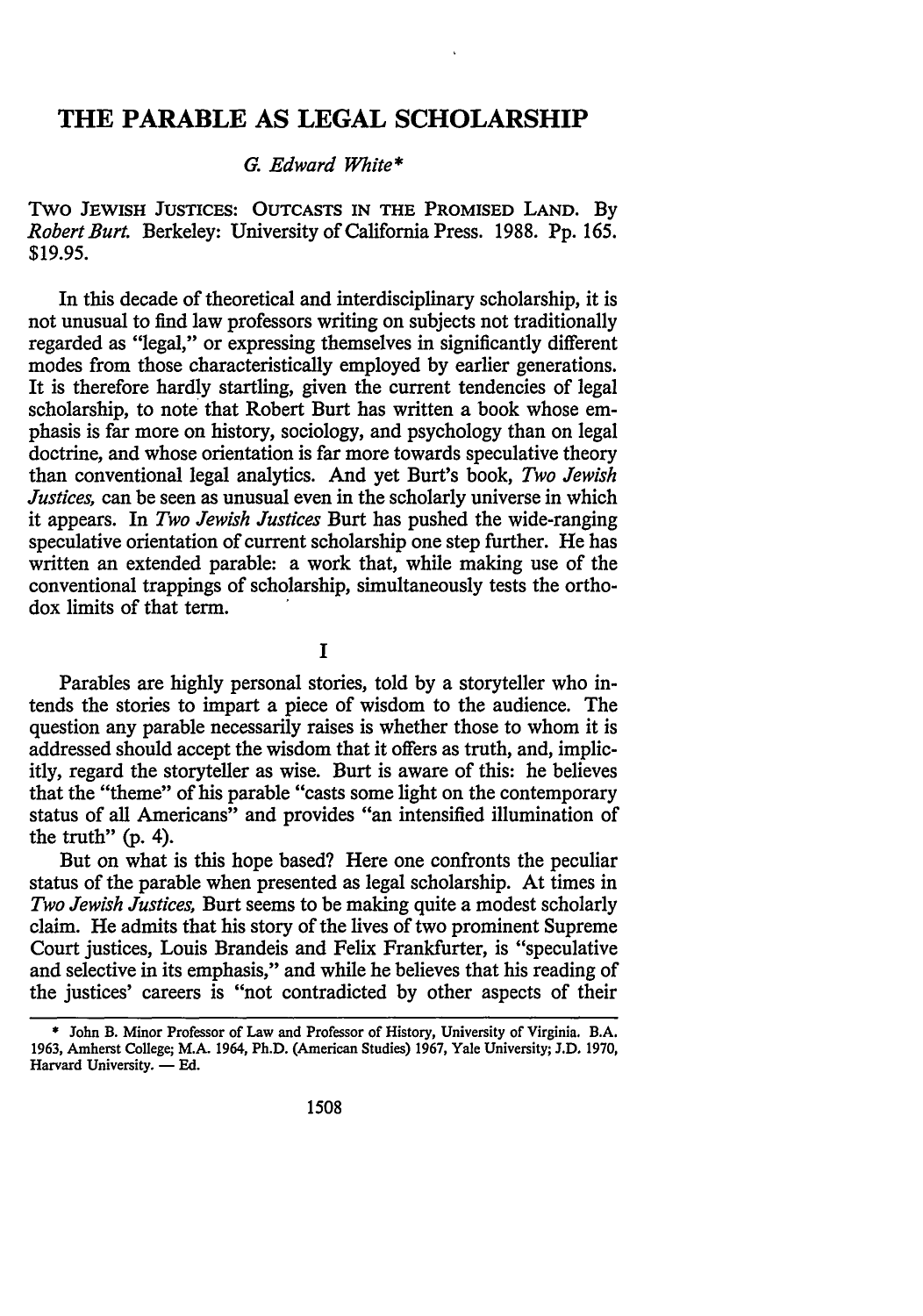lives," he does "not undertake to prove [his] proposition by exhaustive citation" (p. 3). Rather, Burt is concerned with a theme which, he appears to suggest, has been vital in his own life; he has projected this theme onto the lives of Brandeis and Frankfurter; and he has drawn lessons from the lives of those justices that have enriched his own. Thinking that his theme has wide applicability, he invites the rest of us to engage in a comparable exercise. This tone seems consistent with an invitation to read *Two Jewish Justices* as an idiosyncratic, but nonetheless evocative, interpretation of the lives of two resonant figures in the history of American law.

But at other times Burt takes a much more ambitious tone. At the same point in his narrative when he underscores the selective and speculative nature of his account, he states that the experiences of Brandeis and Frankfurter have "contemporary meaning" and "direct relevance" to "issues confronted today by all judges in America, and by all Americans, whether Jews or gentiles" (p. 3). He asserts that the central meaning of "Jewishness" in America has been "outsider status" and "homelessness," and that outsider status "is pervasively experienced in American society today  $-$  not simply among those groups customarily conceived in this way, such as blacks or Jews, but generally" (p. 3). He attempts to provide conventional academic documentation for these assertions in the course of his narrative.<sup>1</sup> And he concludes that the careers of Brandeis and Frankfurter teach all of us a lesson: that "the distinction between denizen of a safe haven [insider] and despised outcast [outsider] is not invariably and assuredly settled." "[N]o one in America," he claims, "can avoid acknowledging this lesson, this starting place for charting a social and personal course" (p. 128).

At this point one can begin to grasp how intensely parables test the boundaries of contemporary legal scholarship. Read in its more ambitious form, Burt's book becomes an example of theoretical and speculative scholarship so exalted in its claims as to become incapable of evaluation within the conventional parameters of scholarly discourse. In this fashion, the author's persona in *Two Jewish Justices* becomes the persona of the omnicompetent law professor, passing off "selective" speculation for scholarship and equating arrogance with competence. One need not adopt that reading; one can treat Burt's contribution as a parable in the more modest sense of the term. But then one is left to wonder what purpose the scholarly apparatus of *Two Jewish Justices* serves.

II

Burt's parable begins with his arrival as a law student at Yale in

I. E.g. pp. 68-76.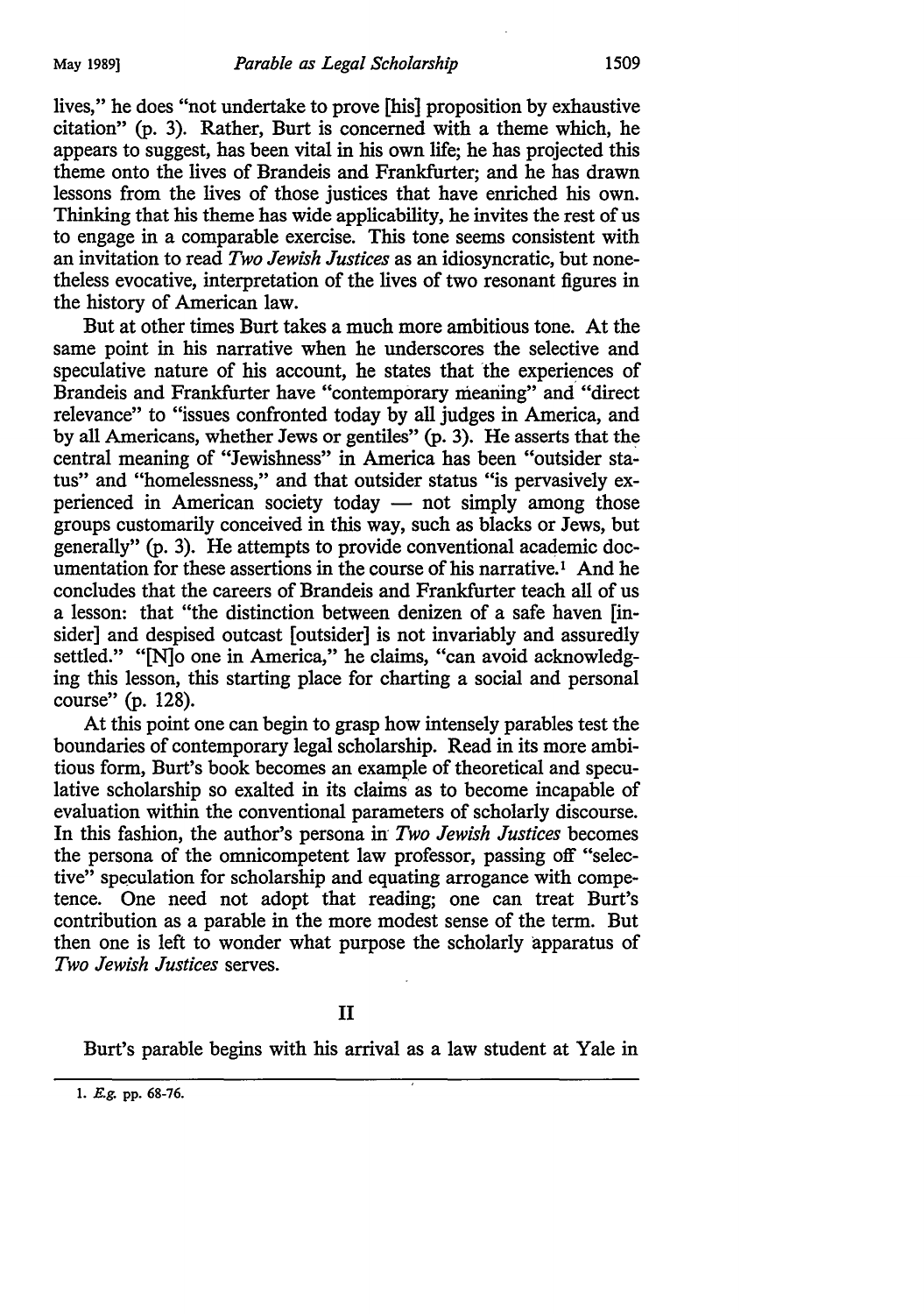1962, where he "felt somehow that [he] had found a home." One reason for this feeling, he later concluded, was that "there were a considerable number of Jews among my classmates." Burt was "startled," but at the same time comforted, "by this sudden experience of being so much surrounded by Jews in a place other than a synagogue." Six years later, when Burt entered law teaching, he "felt almost at once that this career choice was the right one," and again "noticed the considerable concentration of Jews among my teaching colleagues." Eventually, in 1976, Burt returned to Yale as a faculty member, and "was particularly struck by the fact that almost half my colleagues . . . were Jewish" (p. 1). By the time he came to write the lectures that developed into *Two Jewish Justices,* Burt had resolved "to try to understand why I and so many other Jews of my generation have found a home in America as lawyers, and in particular as law teachers" (p. 2).

The lives of Brandeis and Frankfurter came to be bound up in that effort. To Burt, they represented "two Jews who attained great prominence at a time when the American legal profession generally was inhospitable to Jews" (p. 2). But the cultural atmosphere in which Burt undertook his examination of Brandeis and Frankfurter was one, he felt, in which "Jews ... are much more welcome in the profession"; indeed one in which Burt found an "unprecedented hospitality to Jews in the legal profession generally, and in law teaching specifically" (pp. 2-3). Burt thus came to ponder the fact that "the example of [Brandeis and Frankfurter] did not immediately translate ... into an understanding of the contemporary role of Jews in the legal profession" (p. 2).

Out of Burt's efforts to link the lives of two Jewish justices to his own experiences as a contemporary Jew emerged the central theme of his parable. Brandeis and Frankfurter, he concluded, associated Jewishness "with outsider status, with homelessness." They were examples of the "paradigmatic diaspora Jew," engaged in a "quest for a home, some secure resting place" (p. 5). For his own generation, Burt concluded, the lesson of that vision is centered in the place of "homelessness," or "outsider status," in contemporary America:

I came to the conclusion that outsider status, homelessness, is pervasively experienced in American society today - not simply among those groups customarily conceived in this way, such as blacks or Jews, but generally; and that this generalized experience both explains the easier contemporary acceptance of Jews in America and points to possible future dangers for Jews, for blacks, for other minorities, for all Americans. [p. 3]

Already, at this very early point in Burt's story, the structure of the parable is in place. Jews, a dispossessed people, are defined by their homelessness, their perpetual outsider status. Brandeis and Frankfurter, being Jewish justices, necessarily were forced to come to terms with their outsider status and to engage in a quest for a profes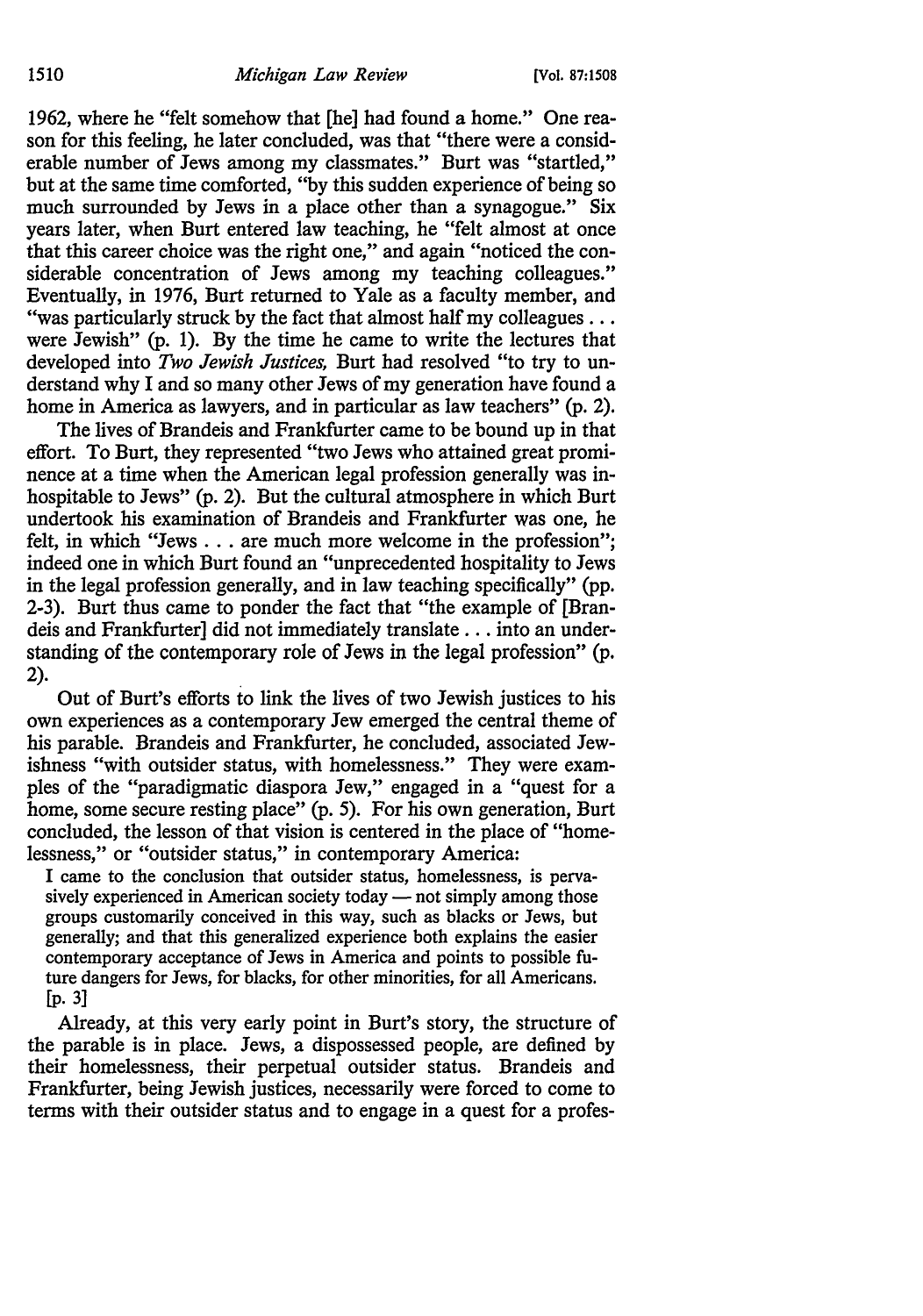sional home. Burt, however, is conscious of not having had to engage in such a quest. He has "found a home" as a law student and a law professor, in important part because of his sense that many of his peers are Jewish and thus that the profession of law teaching is hospitable to Jews.

But in Burt's view this "hospitality" has not principally been a product of "the relevance of the Jewish talmudic tradition" to law teaching or to "the special reliance by [the] parents and grandparents [of Jews] on professional education as a vehicle for assimilation in America" (p. 2). Nor does he suggest that the hospitable climate is a consequence of increased tolerance on the part of non-Jews or a product of the revulsion toward anti-Semitism in the face of the example of Hitler's Germany. Instead, the hospitality is a product of the realization among many contemporary Americans that they are themselves "homeless" outsiders. Identification with "homelessness," then, becomes the explanatory theme that links the lives of Brandeis and Frankfurter with that of Burt, and indeed with those of all of us.

With his structure established, Burt ranges through biography, history, sociology, and constitutional doctrine, all in the service of his homelessness theme. He begins with a characterization of Brandeis. Brandeis is portrayed as "standing alone at the margin of his society," accepting his Jewishness (principally through a commitment to the Zionist movement), but eschewing "opportunities ... to find some comfortable communal affiliation and an 'insider's' status" (p. 9). Burt finds "this solitary stance" to be "a defining characteristic of virtually every facet of Brandeis' life" (p. 9), from his definition of his professional role as an attorney ("a position of independence  $-$  between the wealthy and the people, prepared to curb the excesses of either"2) to his effort as a Supreme Court justice to occupy "the boundary between [insider and outsider], speaking as advocate for the outsider and working to dissolve the boundary" (p. 36).

In pursuit of this characterization of Brandeis, Burt stresses the "identification with the oppression and suppressed rage of homeless Jews" that allegedly motivated Brandeis to "instinctively underst[and] and identif[y] with ... oppressed outsiders" (p. 34). In support of these claims he quotes extensively from an unpublished dissent in *Coronado Coal Company v. United Mine Workers <sup>3</sup>*in which Burt finds "a passion and a biting anger on behalf of the disfavored outsiders" (p. 29). At the same time, however, Burt maintains that Brandeis "was obviously separated from outsiders by his wealth and status. In this

<sup>2.</sup> P. 10. This language is from an address Brandeis delivered in 1905, reprinted in L. BRAN-DEIS, BUSINESS - A PROFESSION 337 (1917).

<sup>3. 268</sup> U.S. 295 (1925). Upon reargument, the Court unanimously adopted the position Brandeis had argued in dissent prior to rehearing. Brandeis' original unpublished dissent is reprinted in A. BICKEL, THE UNPUBLISHED OPINIONS OF MR. JUSTICE BRANDEIS 84-91 (1957).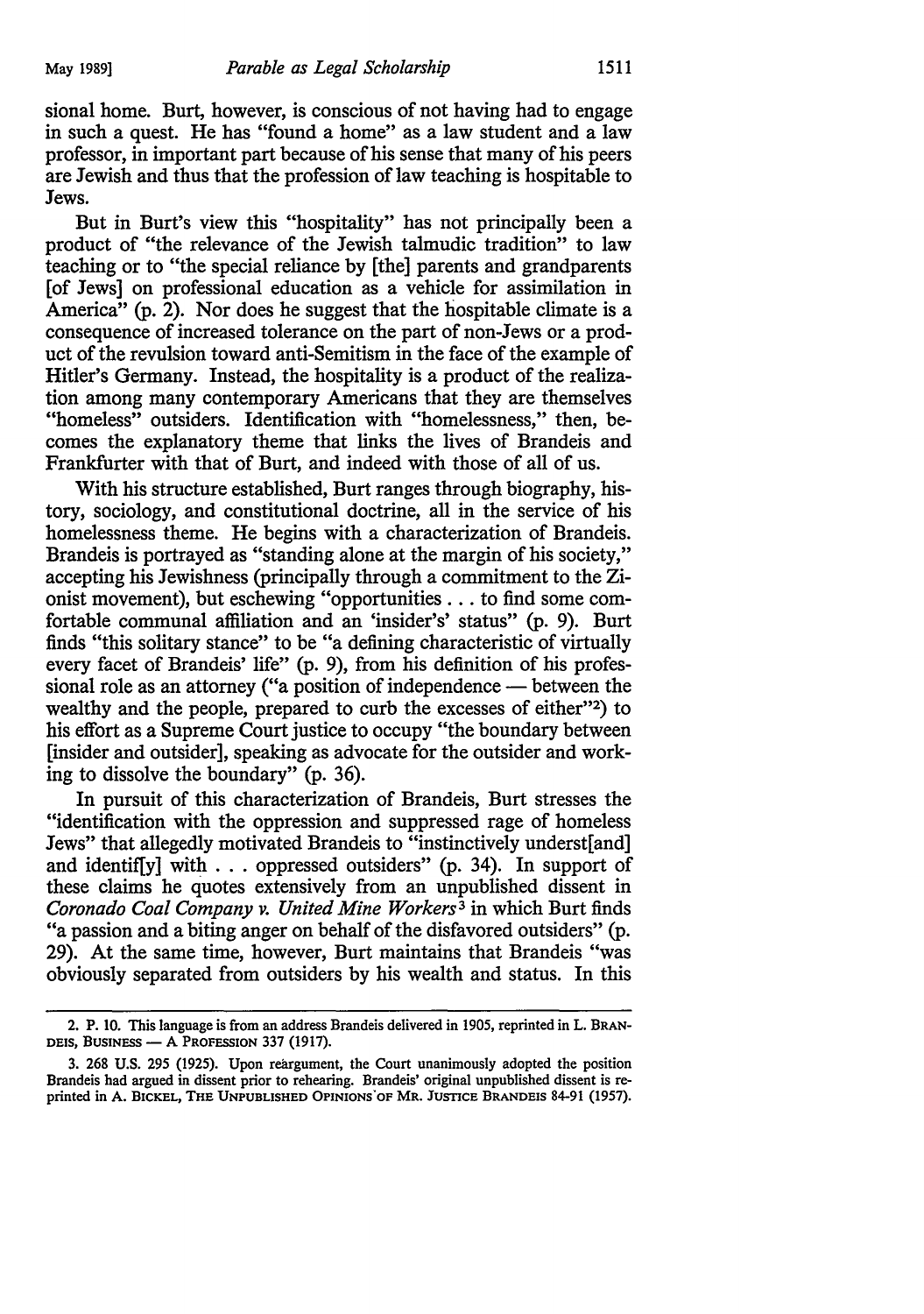sense ... he was neither insider nor outsider, but occupied a singular social space between the two" (p. 35).

Later in his narrative Burt returns to Brandeis, and adds an additional dimension to his portrait. Brandeis' sense of social marginality, Burt suggests, translated itself into a "generalized principle" of conduct for Supreme Court justices. That principle was to use the judicial power "to obviate [the] social distinction between insider and outsider" in American society (pp. 85-86). In Burt's view:

Brandeis tried, though without explicit acknowledgment, to carve a different social space for himself that confounded the distinction between insider and outsider. He did not thereby attempt to become an insider. Nor did he accept the continued existence of the social status of outsider .... Brandeis implicitly sought instead to dissolve the distinction. When Brandeis saw an outsider as such, he would strive to interpret this outsider's needs and concerns to the insiders of the day, to dissolve social boundaries by inspiring sympathy and fellow feeling on both sides. His role ... was to stand at the boundary of insider status and work toward its dissolution. [p. 87]

In Burt's analysis Brandeis' role as a Supreme Court justice became a projection of his role as a Jew: a homeless, marginal individual who becomes an "insider," but rather than identifying with his new status, seeks to undermine it by dramatizing the existence of other "homeless" groups in society and suggesting that their outsider status is fortuitous and ephemeral.

One can readily see how this portrait fits the larger structure of Burt's parable. Brandeis, being an immigrant Jew, was one of the numerous individuals who were "homeless" in American society. But he eventually exchanged his "outsider" status for affluence, professional success, and eventually historic prominence as the first Jew to sit on the Supreme Court. In this sense Brandeis became a quintessential "insider." Yet far from subordinating himself in his acquired "insider" status, he remained a person at the margin of social respectability, something of a maverick on the Court.4 He regarded his mission, according to Burt, as one of dissolving the boundaries between insider and outsider status by awakening insiders, such as his fellow Justices, to the plight of outsiders (p. 36).

Two preliminary comments about Burt's interpretation of Brandeis seem in order at this point. First, there is something overly neat about the fit between Burt's interpretation of Brandeis' response to "homelessness" as a justice and Burt's interest in underscoring the pervasive "homelessness" in contemporary American society. One has the sense that complexities are being swept away in the pursuit of a single-minded theme. Second, in the passage quoted above in which

<sup>4.</sup> Burt cites a conversation in which Brandeis, after noting that the *Coronado Coal* case had been reargued and that the Court had adopted Brandeis' position, said to his confidant Felix Frankfurter, "They will take it from Taft but wouldn't take it from me." P. 32.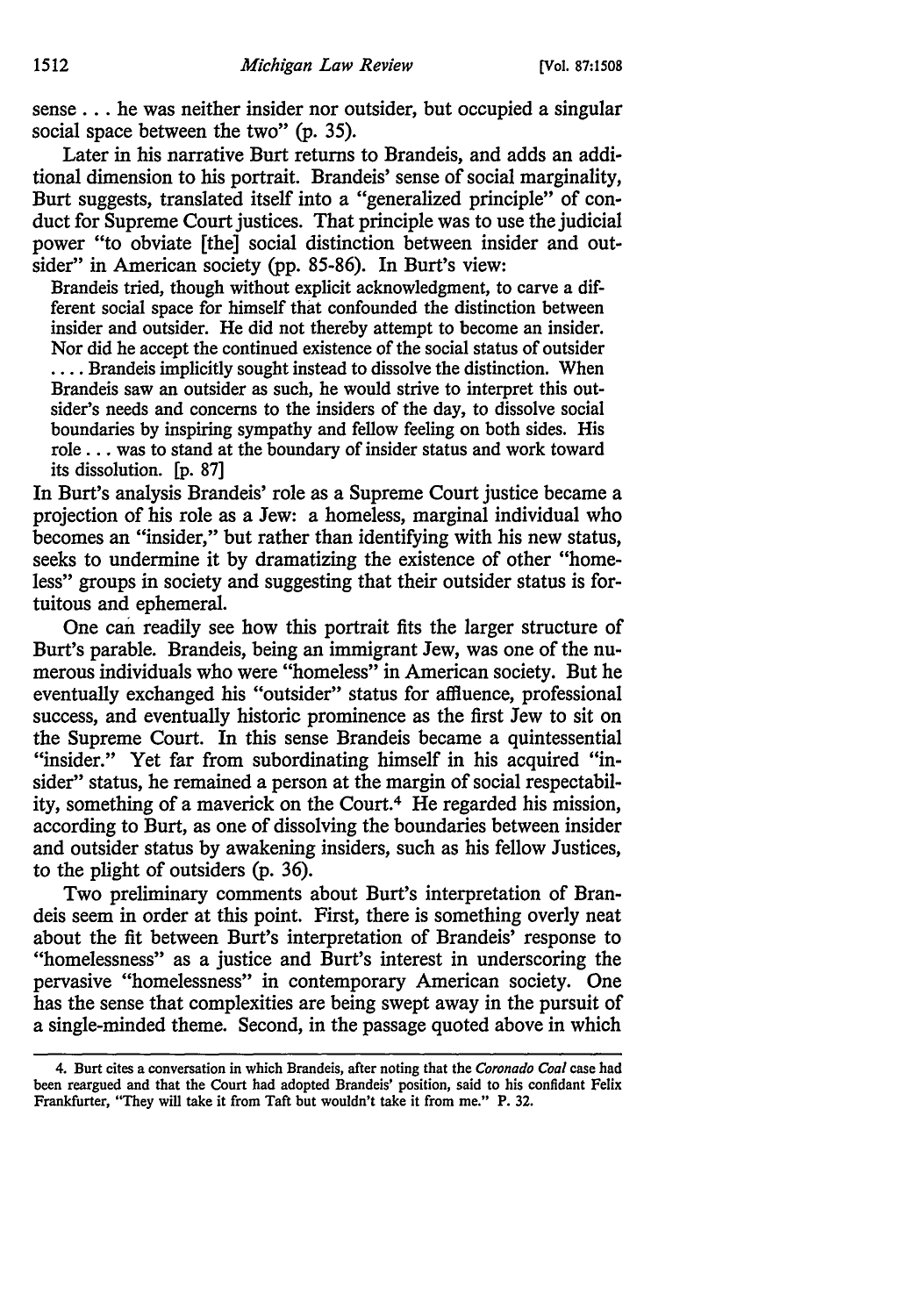Burt characterizes Brandeis' "principle" of conduct as a Justice, he notes that Brandeis pursued his goals "without explicit acknowledgment" of them. Burt, in short, is not offering any direct evidence that Brandeis believed in the goals Burt attributes to him. The relationship between interpretation and evidence in *Two Jewish Justices* requires further discussion, but such discussion seems best postponed until the remainder of Burt's narrative is set forth.

Burt next turns to Felix Frankfurter. He introduces his analysis of Frankfurter's career with the statement that "Brandeis'[] self-conscious marginality is not the only social role conceivable for an American Jew or for a Jewish justice on the United States Supreme Court" (p. 36). For Burt, Frankfurter represents a vivid example of another role, that of the outsider who immerses himself in the values and trappings of insider status, seeking thereby to disengage himself from his "homeless" past. Burt claims that Frankfurter, who unlike Brandeis was raised as a practicing Jew and for whom "Jewishness was inextricably linked to the immigrant world in which he had been raised," needed "to separate himself from his immigrant past" in order to "become a full-fledged American" (p. 39). As a result Frankfurter vigorously embraced the English language, "national institutions" such as the Supreme Court, public education, Harvard, Franklin Roosevelt, American citizenship, saluting the flag, and democratic theory (pp. 39- 44). In the terms of *Two Jewish Justices,* Frankfurter "derived a mandate zealously to protect the values and status of insiders, such as he had become" (p. 46).

But "as much as Frankfurter strove to portray himself in this insider's status," Burt argues, "it was never comfortably his" (p. 48). Burt points to Frankfurter's becoming "unaccustomedly isolated" on the Supreme Court, partly as a result of the unwillingness of his colleagues to accept his views and partly from his own "perverse willfulness" in responding to disagreement with a "vitriolic anger toward his brethren" (pp. 48-49). He also points to two incidents in which Frankfurter, despite his apparent acceptance into elite "insider" circles as a visiting professor at Oxford and a Supreme Court justice, was embarrassed at his initial encounters with his new colleagues because he had not dressed properly. "Here was Frankfurter, at last eligible to dress up," Burt comments, "and he wore the wrong outfit" (p. 61). For Burt the incidents are evidence that "[s]omewhere in this intricate minuet, Frankfurter had lost his bearings" (p. 61).

Thus Frankfurter appears, in the parable of *Two Jewish Justices,* as one who in "[h]is wish to achieve insider status, to find a home and an end to his personal exile, ... lost an essential aspect of his judgmental capacity; he became too singleminded, an overeager apologist for the existing order" (p. 60). He is portrayed as the classic *''parvenu":* "always charming, cajoling, seducing the widest possible circle of admir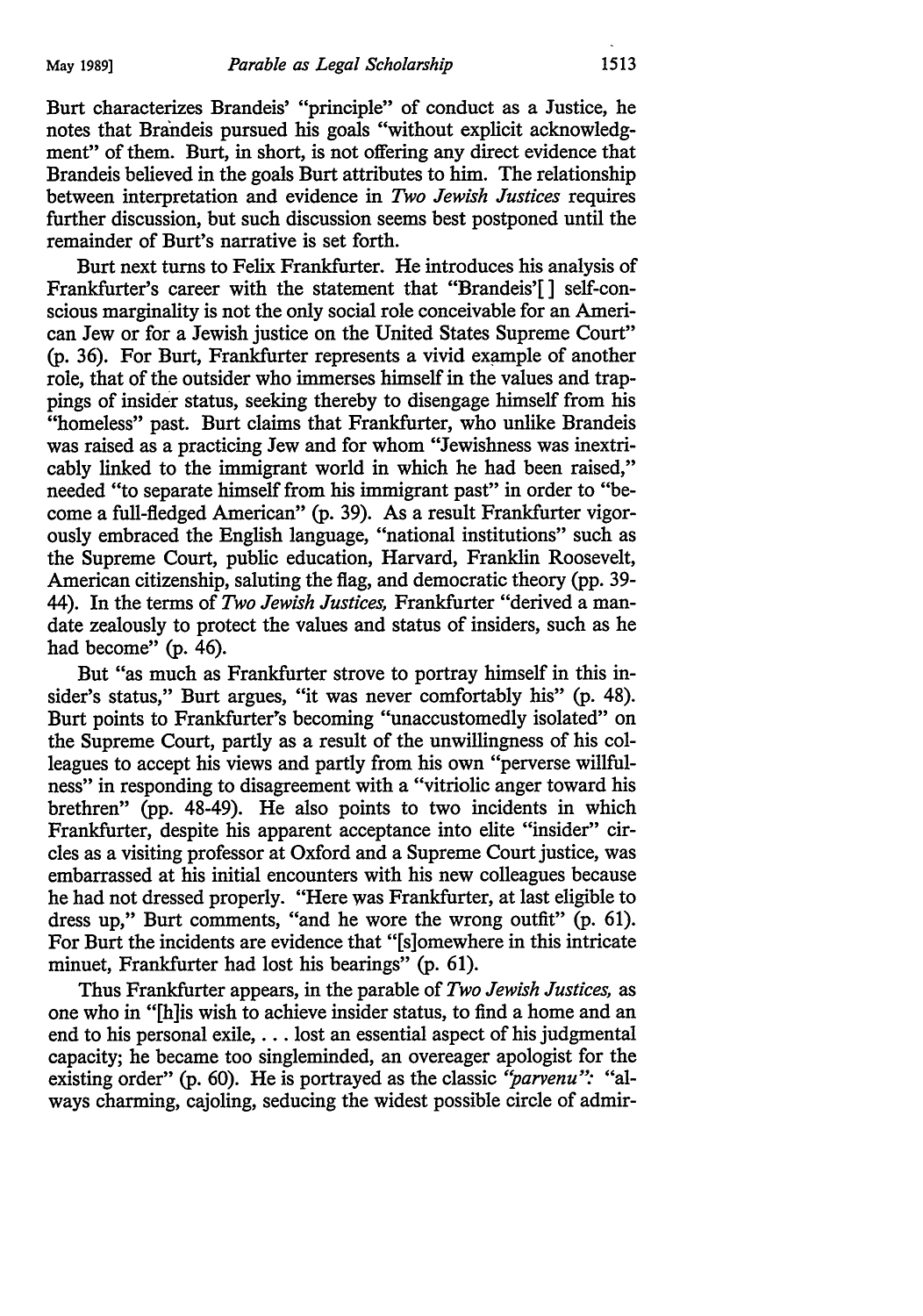ers, but never quite successful in finding the right chord, always somewhat strident, always a bit gauche" (p. 62). Having been summed up, Frankfurter virtually disappears from Burt's narrative, reappearing only briefly as a holdout against the Warren Court's concern with protecting minorities, a judge who "was prepared to see himself as the obedient instrument of national power" and who rejected any alternative conception of judging that "demand[ed] an independent  $-$  that is to say alienated, outcast  $-$  perspective on all exercise of authoritative power" (pp. 101-02).

Here again this interpretation of Frankfurter seems too monolithic and too neatly complementing Burt's general thesis. Frankfurter is the foil for Brandeis: the homeless Jew who, in his desperate search to find a home, loses his bearings, and becomes an apologist for an insider status he never quite achieves - a *parvenu*. Just as Brandeis' aloofness and dogmatism<sup>5</sup> appear as a "rigor[ous] stance alone and apart from others"  $(p, 13)$  or "an extraordinary self-confidence in one's own rectitude and disinterestedness" (p. 10), qualities in Frankfurter that others described as "overflowing gaiety and spontaneity which conveyed the impression of great natural sweetness<sup> $\frac{1}{6}$ </sup> appear as "cajoling, . . . always somewhat strident, always a bit gauche." The reader of the parable is supposed to admire Brandeis for his "rigorous solitude" and his "conception of himself as . . . speaking as advocate for the outsider and working to dissolve the boundary" (pp. 35-36), and to feel contempt for Frankfurter's futile "struggle[ ] against acknowledging his outcast status" (p. 129).

The characterization of Brandeis and Frankfurter offered in Burt's narrative engenders suspicion not only because of its one-dimensional qualities, but also because it is not based on the kind of evidence conventionally associated with efforts to recreate the attitudes of historical figures. With rare exceptions, Burt does not base his interpretation of Brandeis' and Frankfurter's different attitudes toward their ethnic heritage, or their different conceptions of their role as judges, on their own direct testimony.7 His technique is rather to present indirect evi-

<sup>5.</sup> Dean Acheson, one of Brandeis' Jaw clerks, described an incident in which Brandeis lec· tured Professor Manley Hudson on the "unbroken, continuous, and consistent" nature of morality, which Brandeis felt was the equivalent of "truth." Acheson commented that "if some of [Brandeis'] admirers knew him better they would like him less." D. ACHESON, MORNING AND NOON 95-96 (1965).

<sup>6.</sup> P. 37. Burt quotes Isaiah Berlin from I. BERLIN, PERSONAL IMPRESSIONS 84 (1981).

<sup>7.</sup> Burt indicates that he "read through [Brandeis' and Frankfurter's] opinions, their biogra· phies, their extrajudicial writings, and other sources" in researching the book. P. 2. His citations come from a variety of such sources. But none of his citations offers any direct evidence, from the writings of Brandeis or Frankfurter, that the former viewed his role as a judge as breaking down the boundaries between outsider and insider status, or that the latter viewed his role as maintaining and defending the insider/outsider distinction. In addition, none of Burt's citations offers any evidence that Brandeis or Frankfurter identified their status as Jews with the condition of being "homeless." The closest approximation to that kind of evidence Burt presents is a letter Frankfurter wrote to Henry Stimson in 1916 in which he said that "[i]t is not comfortable to be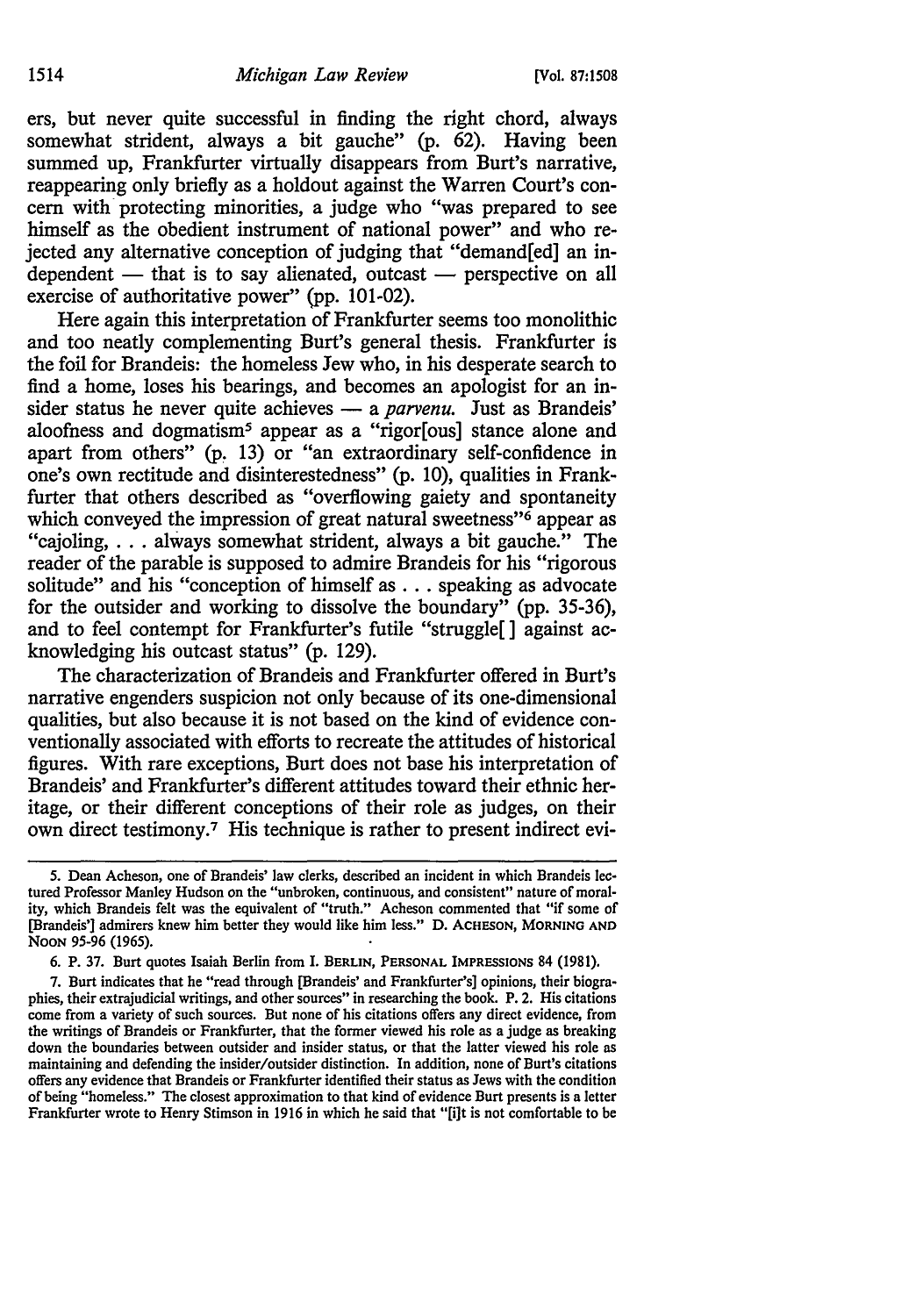dence, such as Brandeis' high regard for the value of privacy or his passion on behalf of striking workers, or Frankfurter's deference to legislation imposing compulsory flag salutes or stripping persons of citizenship for military desertions. He then extrapolates from this evidence the judicial roles he attributes to Brandeis and Frankfurter, and then further extrapolates from their differing roles the proposition that Brandeis retained, as a judge, a sense of the marginality and "homelessness" he felt as a Jew, whereas Frankfurter sought to suppress that sense of marginality by embracing "insider" values.

Thus, in the portions of Burt's narrative dealing with the careers of Brandeis and Frankfurter, the reader is presented, with a strikingly attenuated scholarly argument. Burt begins with a proposition that Jews, in America and elsewhere, are "homeless" persons. Since Brandeis and Frankfurter were both Jewish, they were necessarily homeless. He then uses the indirect evidence described above in the service of a claim that Brandeis developed a stance toward the question of "insider"/"outsider" interaction in America that placed him in a position of social marginality, neither insider nor outsider, from which he sought to dissolve the distinctions between the two statuses. Using similar sorts of evidence, he then makes a comparable claim that Frankfurter developed quite a different stance, one characterized by social ingratiation, in the manner of a *parvenu,* and by resolute defense, as a judge, of the distinction between insiders and outsiders. The argument is attenuated because Burt not only presents precious little evidence that Brandeis or Frankfurter identified being Jewish with being "homeless," he presents no evidence that they conceived of their role as judges in terms of the "insider" /"outsider" status distinction that Burt posits as crucial to their stances. Moreover, other evidence exists, the presence of which Burt acknowledges, suggesting that on some occasions Brandeis appeared indifferent to outsiders in his opinions, and on some occasions Frankfurter appeared supportive of outsiders. 8 Burt's argument does not, in fact, function as a conven-

8. Burt states:

P. 84.

He also concedes that during the Warren Court Frankfurter "[o]ccasionally ... would join with the majority to advance some increased protection for an 'outcast' claimant,'' but "never with the passion" of other members of the Warren Court majorities. P. 97. It is hard to know

politically homeless." But the sentence preceding that comment read, "I have to be one of those who, by being outside of both camps, is going to pick and choose from election to election,'' and was written at a time when Frankfurter was more enthusiastic about the Progressive Party, which had run Theodore Roosevelt for President in 1912 and was running a candidate again in 1916, than either the Republican or Democratic parties. Letter from Felix Frankfurter to Henry L. Stimson (Nov. 2, 1916), *quoted at* p. 40.

As acute as Brandeis' appreciation was for the predicament of the outsider ... , and as powerfully as he gave voice to this perspective in his judicial work, Brandeis did not extend this understanding or conceive this judicial role on behalf of black people. On the occasions when the Court addressed the status of blacks, Brandeis remained silent; he joined, for example, in the unanimous decisions reaffirming the constitutionality of segregated education and interstate transportation facilities.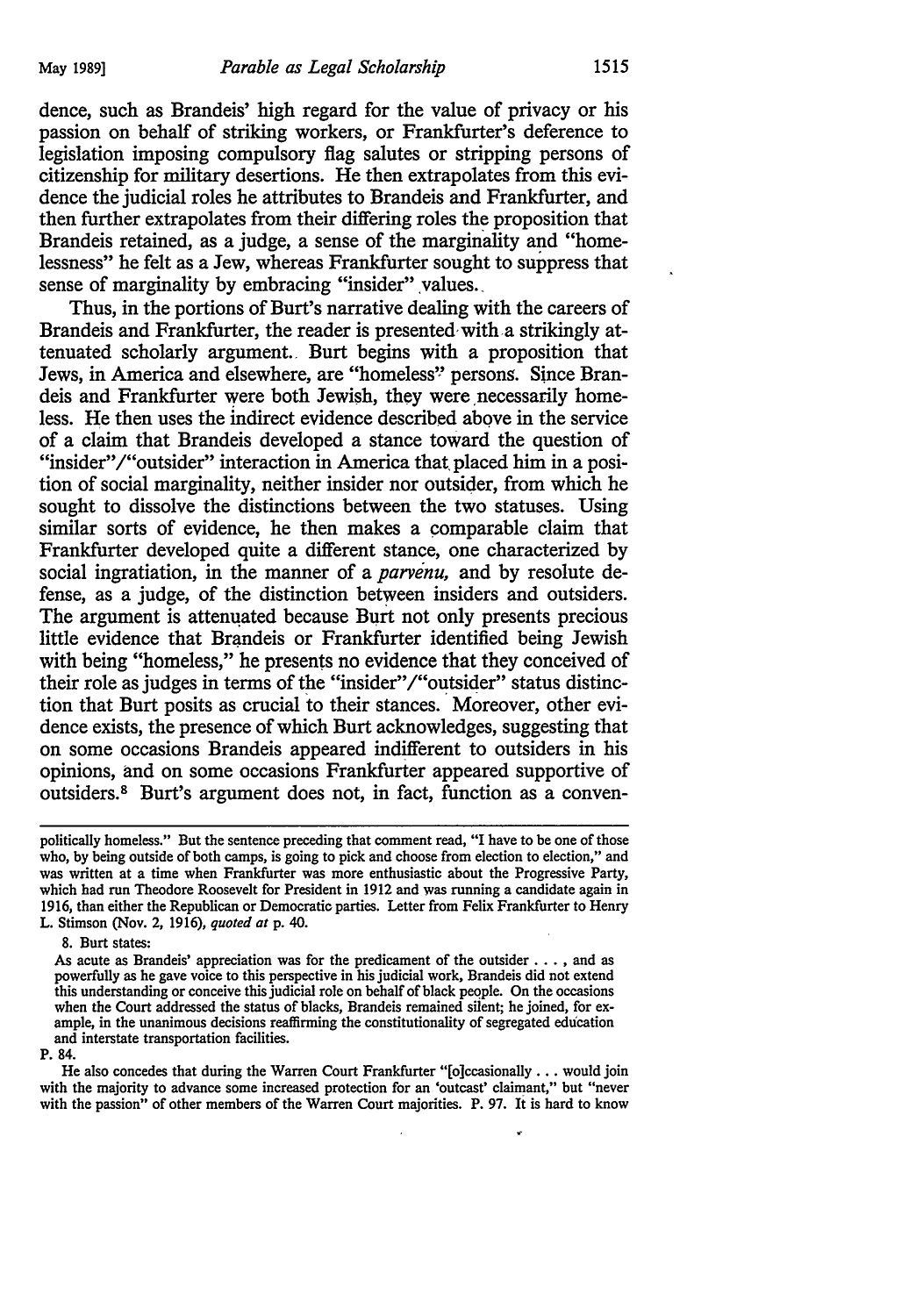tional scholarly argument at all, although it bears the apparatus of scholarship. It functions more as an idiosyncratic effort to interpret the career of two prominent justices in terms that the narrator finds personally compelling.

#### III

Burt's argument in the remainder of *Two Jewish Justices* proceeds in the same idiosyncratic vein. After advancing his characterizations of Brandeis and Frankfurter, Burt does not seek to offer additional detail that might complicate or deepen his portraits, nor to engage in a detailed analysis of how Brandeis' and Frankfurter's versions of being a "Jewish justice" played out in their opinions. Instead he begins an even more extended extrapolation of his central themes. The effect on a reader seeking to evaluate the book in terms of the ordinary canons of academic scholarship can only be described as breathtaking.

Burt's first step in his extrapolation is to return to the issue of "the current concentration of Jews on American law school faculties" (p. 64). Elaborating on earlier observations, he links this phenomenon not to the "full assimilation of Jews, the virtual ending of their outsider status," but to the "continuation of a special social role for Jews, ... the high status outsider" (p. 65). American Jews will not "shake loose from outsider status," Burt claims, because "[t]his sense of alien status, of homelessness ... pervades American social life." Homelessness, then, "has become the only social status truly available in American society," and "Jews are specially sensitized to this status" (p. 67). The reason that Jews have "received such ready entry into American law faculties" in recent times is that an "implicit awareness . . . has grown within the American legal academy that Jews, by virtue of their historic experience, are specially adept at understanding and constructing social rules based on the fundamental fact that insider status is barred to them" (pp. 67-68).

The reader may be perplexed at this point, wondering how one might assemble evidence to confirm or to refute such a proposition. In Burt's argument, hospitability to Jews seems to rest not only on an "implicit awareness" about what Jewish candidates for law teaching would be "specially adept" at, but on the premise that "constructing social rules" from the perspective of the "high status outsider" is what law teachers regard as their chief function. These characterizations of law teaching, and the role of Jews within it, seem novel, at the least, and since Burt offers no evidence, the characterizations are difficult to treat as anything but unsupported assertions.

Nonetheless Burt plunges ahead, next maintaining that "insider

how Burt is able to divine Frankfurter's lack of passion for outsiders merely from the fact that he joined majority opinions.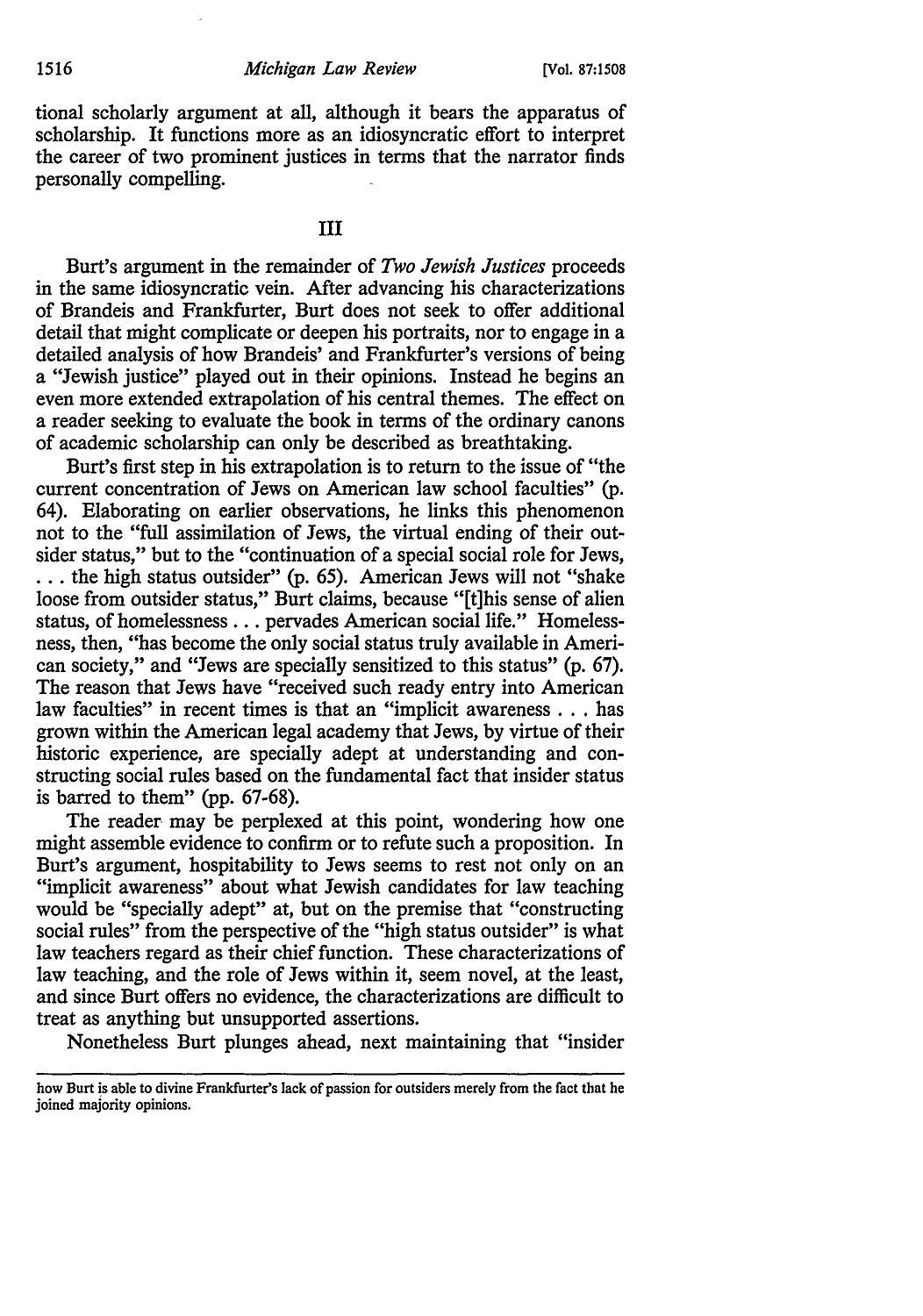status in America" has been "eroded" (p. 68). He recapitulates American history from the "founding days of the Republic" (p. 68) to the 1980s, taking up relations between blacks and whites, men and women, and other groups whose interplay demonstrates for him that despite efforts on the part of various "insiders" to cement or to preserve their status, "no one in America today is able to perceive himself or herself in social terms except as a homeless outsider" (p. 77). It follows from this historical survey that "what had seemed exceptional, even paradoxical, in Brandeis' or Frankfurter's time ... has ... now become the rule" (p. 77). No matter that this survey is remarkably swift and assertive, or that it could also be read to look less like the inexorable erosion of insider status than the successive emergence in American society of minorities whose claims are taken seriously by majorities at different points in time. The latter reading would suggest that *insider* status has endured, although the attitudes of insiders to specific groups of outsiders may have changed. But Burt is not inclined to linger over such complexities.

Having concluded that "outcast" status has become the norm, Burt then shifts his focus from the history of minorities to the jurisprudence of the Warren and Burger Courts. He finds, consistent with his claim that "the outcast in power is the modal embodiment of authority in our time" (p. 77), that the Warren Court majority was a "Jewish" Court - a Court that sought, in decisions such as *Brown v. Board of Education,* 9 "to repudiate the pattern of social authority based on the rigid imposition of insider/outsider status" (p. 93). The examples Burt provides for this characterization of the Court's throw his methodology in *Two Jewish Justices* into sharp relief. He suggests that the Warren Court majority "reiterated Brandeis' general stance" toward judging, and he points to two "specific links to Brandeis' position" (p. 97). The first of these is the Court's discovery, in *Griswold v. Connecticut,* 10 of the constitutional right of privacy, whose common law version Brandeis had embraced earlier in his career. 11 For Burt this action of the Warren Court signifies its "embrace of Brandeis' [commitment to] 'retreat from the world . . . [for] solitude and privacy'" (pp. 97-98). The second link is, for Burt, "less overt, but of more pervasive significance" (p. 98). It is the Court's decision in *Trop v. Dulles,* 12 invalidating on eighth amendment grounds a federal statute stripping of citizenship any member of the armed forces convicted of wartime desertion.

The first "link" is somewhat cryptic, since the "Brandeisian per-

<sup>9. 347</sup> U.S. 483 (1954).

<sup>10. 381</sup> U.S. 479 (1965).

<sup>11.</sup> Burt cites Brandeis' celebrated article, written with his then law partner Charles Warren, *The Right to Privacy,* 4 HARV. L. REV. 193 (1S90).

<sup>12. 356</sup> U.S. 86 (1958).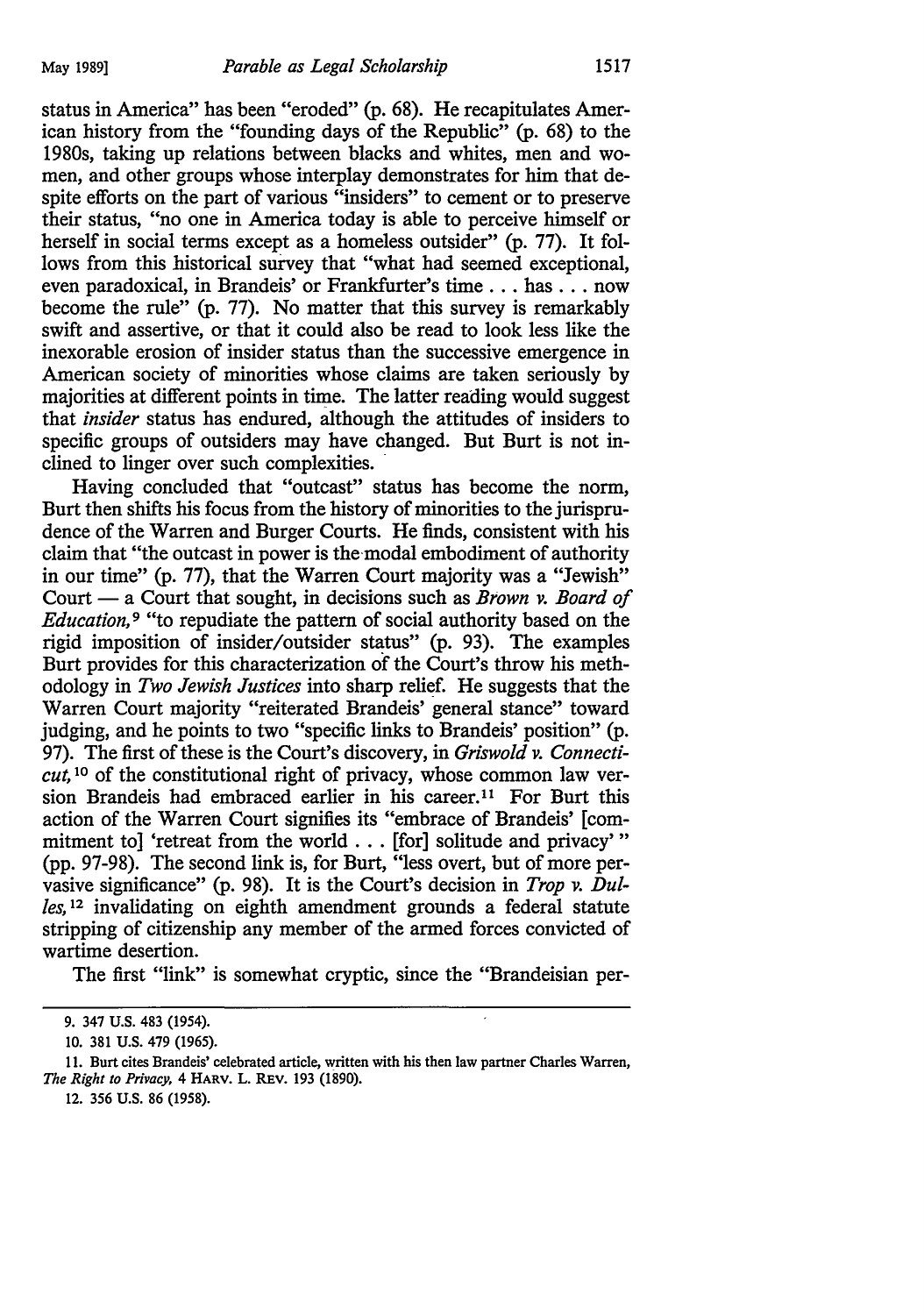spective" Burt finds "dominant in the work of the Warren Court" (p. 103) is not simply a mirroring of Brandeis' interest in standing apart from others in the world, but an affirmative embrace of the claims of "outcasts" and outsiders. It is hard to see how enhanced attention to privacy values has anything to do with dissolving the boundaries between insider and outsider status; a concern for privacy would seem to extend to that of insiders as well as outsiders. The "link" Burt cites seems to be more revealing of the attenuated quality of his arguments than of anything else.

The second "link," involving *Trop v. Dulles*, calls forth a more extended discussion from Burt and, as such, provides more clues into his methodology. He begins by claiming that the "Court majority" in *Trop* "not only excoriated state imposition of outcast status; it did so on the basis of a virtually explicit empathic identification with the oppressed status of European Jews" (p. 98). He then suggests that "none of this [identification] was openly avowed in *Trop,"* although "it seems to have been clearly understood ... by all of the justices writing in the case" (p. 98). The basis of this suggestion is Chief Justice Warren's statement, in his plurality opinion, that when citizenship is stripped from a person "the expatriate has lost the right to have rights."<sup>13</sup> Warren relied for that proposition, according to Burt, on "an analysis by Hannah Arendt of the German legal regime that led to the extermination of the Jews" (p. 98).

Burt documents this reliance on Arendt in the following fashion. He admits that Warren "did not cite [Arendt's] work as such" (p. 98). He argues, however, that Warren relied on Arendt because his opinion in *Trop* cited a dissenting opinion by Chief Judge Charles Clark of the Second Circuit, whose decision in *Trop* the Supreme Court had reviewed. Clark's opinion had cited a 1955 student Comment in the *Yale Law Journal* 14 that had characterized expatriation as "a loss of the right to have rights," quoting Arendt. Having thus satisfied himself that "the provenance of [Warren's] phrase is ... clear," Burt then considers why Arendt remained "unacknowledged" by Warren. "It is as if," Burt suggests, "Warren were unwilling directly to draw the links that he saw between the challenged congressional act [in *Trop]*  and the Nazi treatment of Jews" (p. 99).

Burt's. analysis of the Arendt reference is characteristic of his approach to the relationship between evidence and argument throughout  $Two$  *Jewish Justices.* Having advanced a broad characterization  $-$  in this example, the Warren Court majority as a "Jewish Court" linked to Brandeis in its sympathy for outcasts — Burt then offers evidence that at first glance appears to be of a conventional sort, treated in a conventional fashion, such as passages from Supreme Court opinions

<sup>13. 356</sup> U.S. at 102.

<sup>14.</sup> Com\_ment, *The Expatriation Act of 1954,* 64 YALE L.J. 1164 (1955).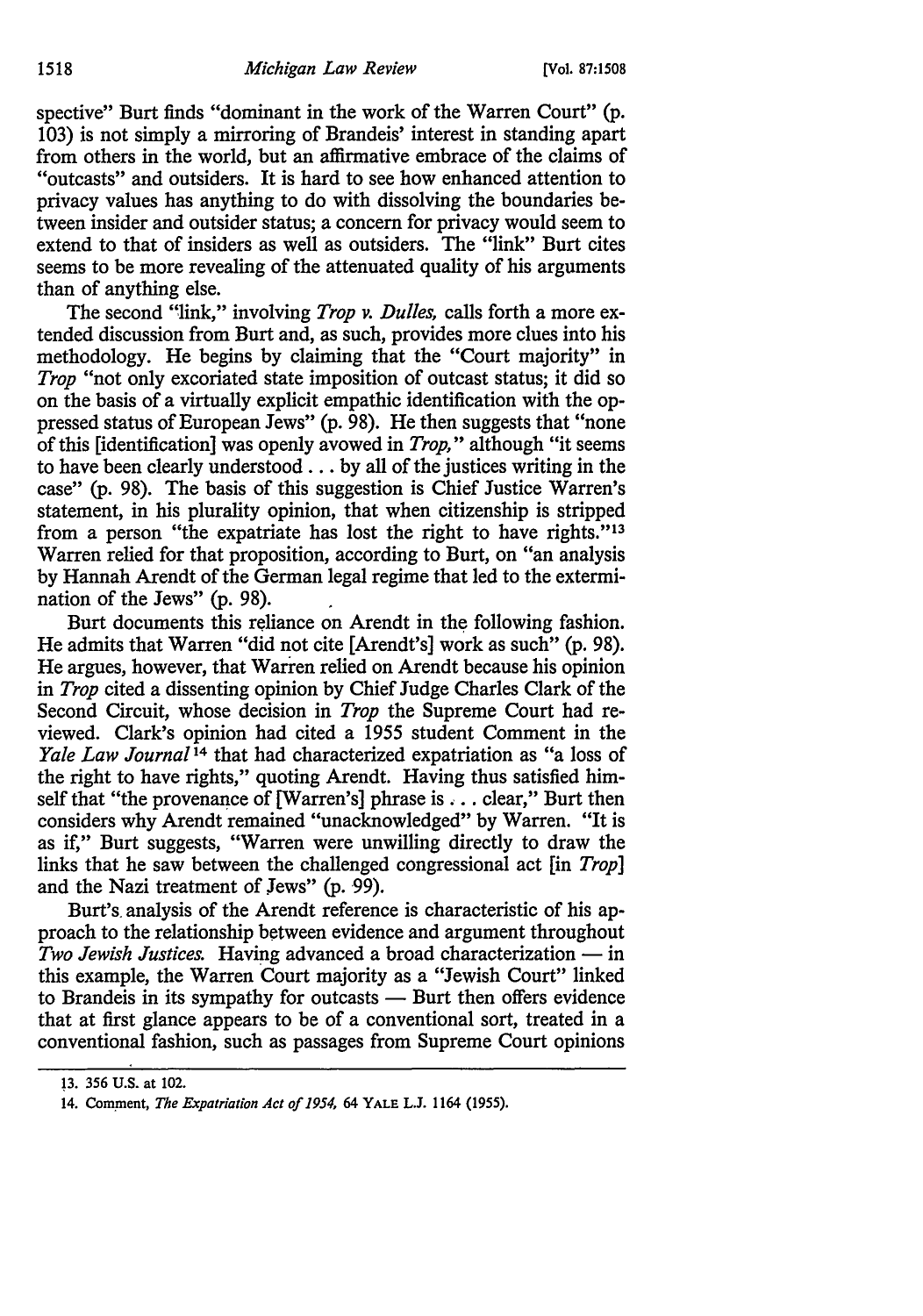whose text is cited. But on further examination neither Burt's evidence nor his interpretations of it are conventional. Indeed, the *Trop*  example offers no direct evidence that Warren relied on Arendt at all. Warren cited only Clark's dissent, making no reference to the student comment, let alone Arendt. Burt, however, finds significance in this omission. In Burt's interpretation Warren is fully conscious of Arendt and fully conscious of the parallels between congressional treatment of wartime deserters and Nazi treatment of Jews, but suppresses making the parallel explicit because "the parallel would not sit comfortably with the members of Congress who voted for the expatriation measure" (p. 99). For Burt, not only is the "linkage" between Warren's opinion and the Arendt analysis of the extermination of the Jews "plainly there," even if "partially hidden, encoded" (p. 99), but the link between the Warren Court's stance in *Trop* and Brandeis' general stance as a judge is also plain.

At this point it should be clear how Burt's methodology presses the limits of conventional legal scholarship. The relationship between the structure of Burt's parable and the evidence he presents in support of his general propositions is a parody of the conventional scholarly relationship between the structure of an argument and the supporting documentation. The evidence Burt presents is so overwhelmed by the structure of his argument that even when he has no direct evidence in support of one of his general propositions, he offers other kinds of evidence, extracts the meaning of that evidence based on its consistency with the propositions themselves, and then argues that the very indirectness of the evidence reinforces the propositions. It is as if any evidence will do; what counts is the structure of the parable. Hence the "lessons" of *Two Jewish Justices* are not drawn from evidence independent of the parable's structure: the reader is to treat the parable's narrative as so meaningful that its narrator's interpretations are taken as necessarily plausible.

' In the last chapter of *Two Jewish Justices* Burt attempts to gather up the loose ends of his parable to highlight its central message. After suggesting that the Warren Court, for at least part of its history, was a "Jewish Court" of the Brandeisian variety, Burt then claims that after 1967 the Court was motivated primarily by "underlying fears about the widespread urban race riots of the mid 1960s and popular resistance to the Vietnam War" (pp. 106-07). It thus retreated to a *''parvenu"* perspective, one "more fearful of challenges to constituted social authority" and "less confident that [high] social status . . . would receive widespread unforced acknowledgment and deference" (p. 107). He cites as evidence the Burger Court's tentative embrace of, and then retreat from, constitutional invalidation of the death penalty. For Burt those designated for public executions represent an "outcast class" (p. 113), and the Court's eventual validation of death penalty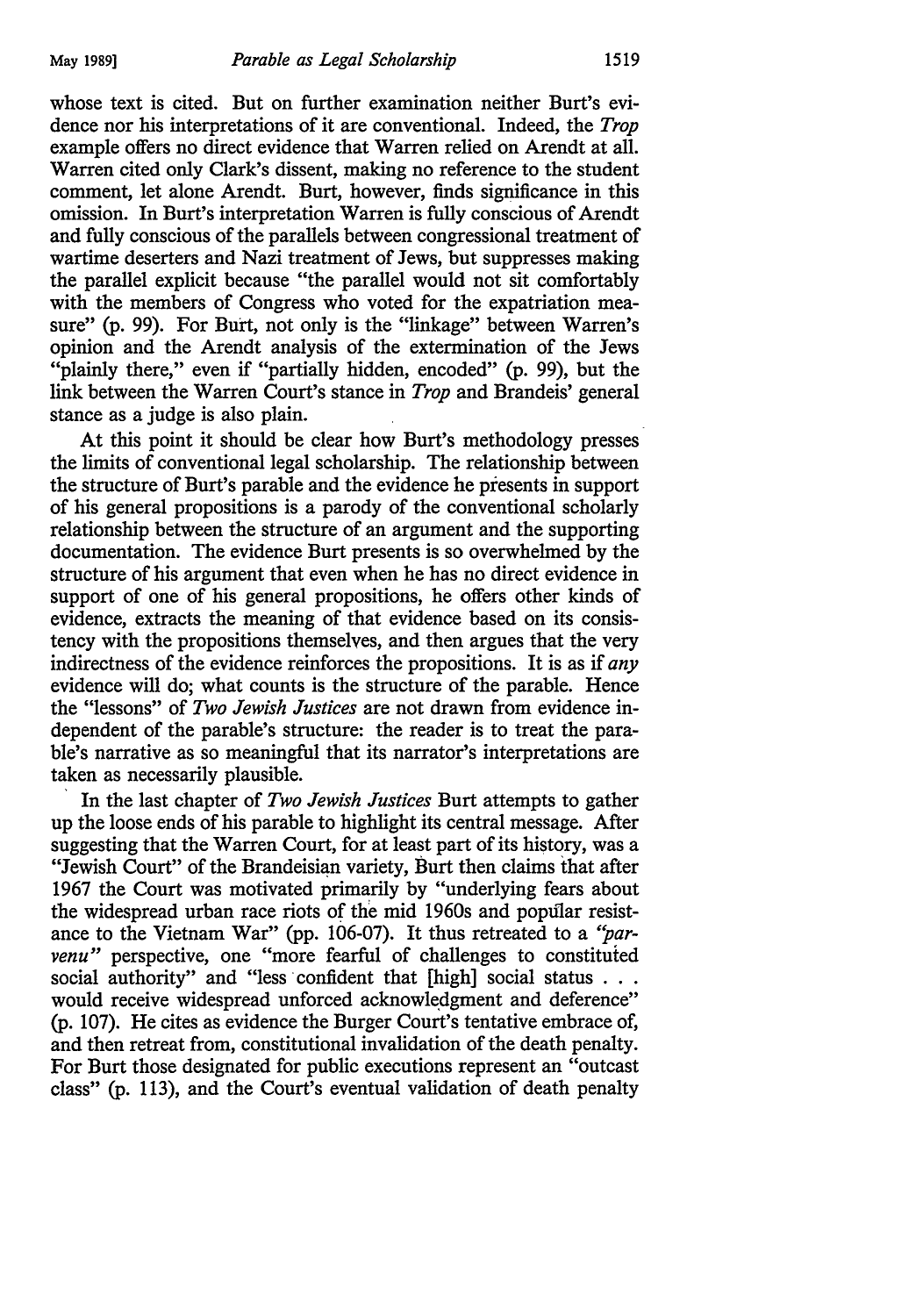statutes in *Gregg v. Georgia* and its companion cases<sup>15</sup> signify a decision "to regard the maintenance of distinctly bounded outcast classes as intrinsically justified" (p. 113).

Burt then returns to Brandeis, who he claims "was not deflected by fears of turmoil from his solicitude for outcasts as such" (p. 114). Brandeis' "basic goal" as a judge, for Burt,

was to work toward a resolution of social conflict that would transcend the terms of that conflict, that would render irrelevant the contending parties' self-conceptions as insiders or outsiders. . . . His goal was to resolve social conflict, not to foment it. . . . [H]e was ... convinced that imposed order would not yield social peace if that order merely ratified the existing, chafing distinctions between insider and outsider. [p. 116]

Having characterized Brandeis as a judge who "persisted in his sympathy for outsiders, notwithstanding either the provocations of their disruptive conduct or the opportunities offered by his own social attainments  $\dots$  to define himself as an insider" (p. 117), Burt seeks to remind the reader once again where this perspective of Brandeis originated. The depth of Brandeis' commitment to outcasts, for Burt, was "the meaning that Brandeis forged from Judaism" (p. 117).

At this point Burt is nearly ready to make the lesson of his parable explicit. He has one last step, to underscore the fact that Brandeis, unlike Frankfurter, was from a financially secure and highly educated family and thus "enjoyed a luxury ... of vicarious, more than direct, experience of alienation" (p. 124). He was a "comfortable" outcast, if an outcast still. His identification with outcast status was thus "vivid, but not daunting"; he "had an unshakable conviction that its difficulties could not only be borne but transcended" (p. 122). Brandeis' experience as a Jew was thus like "the contemporary generation of American Jews,'' for whom "bondage is a vicarious, rather than direct, experience." Contemporary American Jews, for Burt, are like Brandeis in not having been "scarred by the pervasive anti-Semitism that their parents confronted" (pp. 126-27). Thus, paradoxically, contemporary Jews are in a better position to identify with outcasts, since they have less reason to deny their outcast status in search of acceptance into the community of insiders. They are in a position to elect Brandeis' posture toward their heritage and toward outcasts generally.

But at the same time Burt assigns to contemporary Jews, indeed to "most Americans," the characteristics he found in Frankfurter: a tendency to "idolatrous self-worship,'' and to "turning away from any identification with outcasts" (p. 127). The lesson of *Two Jewish Justices* is thus to follow Brandeis' rather than Frankfurter's example. In the parable one justice "struggle[s] against acknowledging his outcast

<sup>15.</sup> Gregg v. Georgia, 428 U.S. 153 (1976); Profitt v. Florida, 428 U.S. 242 (1976); Jurek v. Texas, 428 U.S. 262 (1976); Woodson v. North Carolina, 428 U.S. 280 (1976); Roberts v. Louisiana, 428 U.S. 325 (1976).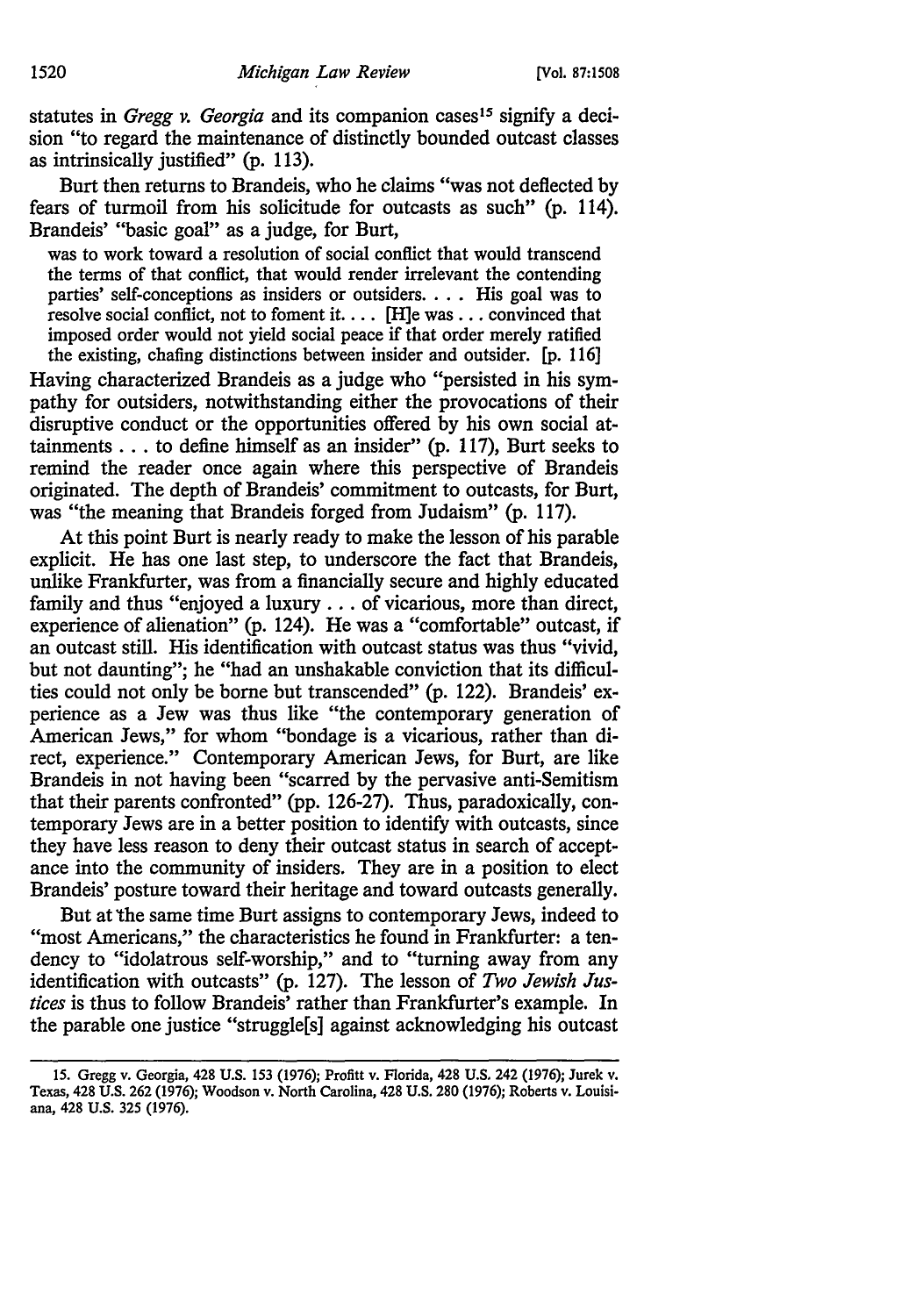status, but vainly," whereas the other "embrace<sup>[s]</sup> homelessness as his heritage, and . . . [draws] strength from it" (p. 129). Those who are currently comfortable in their roles in American life need to eschew the path of "forced suppression of doubts about the fairness or rationality of the fixed boundary between insider and outcast status" (p. 129). That path "promises no reliable social peace. Nor does it offer personal repose" (p. 129). But because we are all outcasts, we need, with Brandeis, to recognize that fact and act upon it.

IV

I have set forth the structure of Burt's parable in some detail, with considerable attention to Burt's own language, in order to underscore how firmly its message rests on the inner terminology and logic of his narrative. The successive generalizations that Burt advanced are so embedded in the parable's structure, and the language he employs so interconnected, that a reader may forget that his crucial terms and concepts - homelessness, insider, outsider, outcast, *parvenu*, "Jewish" and "Jewishness" - each stand for sociological and historical assertions that Burt has himself made, and documented through a highly unconventional use of evidence. Burt has claimed that Jewishness is primarily linked to homelessness; that the maintenance of a shifting boundary between insider and outsider status has been a perpetual theme of American history; that at bottom all Americans are outcasts; that only two social roles exist for Jews, "pariah," or outcast, and *parvenu,* or pseudo-insider; and that a person with a "Jewish" perspective is one who acknowledges an identification with outcast groups. These claims, taken together, yield an inevitable and perhaps powerful lesson, the lesson of his parable. But none of the claims, taken separately, amounts to anything more than speculation. The reader has to grant Burt's speculations a provisional validity to embrace the parable's lesson.

With the highly speculative character of Burt's arguments in mind, one might advance the following analysis of the various propositions that link Burt's narrative. Robert Burt, a person of Jewish antecedents who had encountered comparatively little sense of professional or social discrimination, was given the occasion, by virtue of an opportunity to lecture on the role of Jews in American law, to reflect on why he and "so many other Jews of my generation" had "foupd a home" in law teaching. His reflections were predicated on this feeling of being comfortable, of not being excluded from the "insider" status of holding a chair on the Yale Law School faculty by virtue of his being Jewish. In the course of his reflections Burt considered the careers of Brandeis and Frankfurter, Jews who had also held high status positions in the legal profession, but whose careers had taken' place in a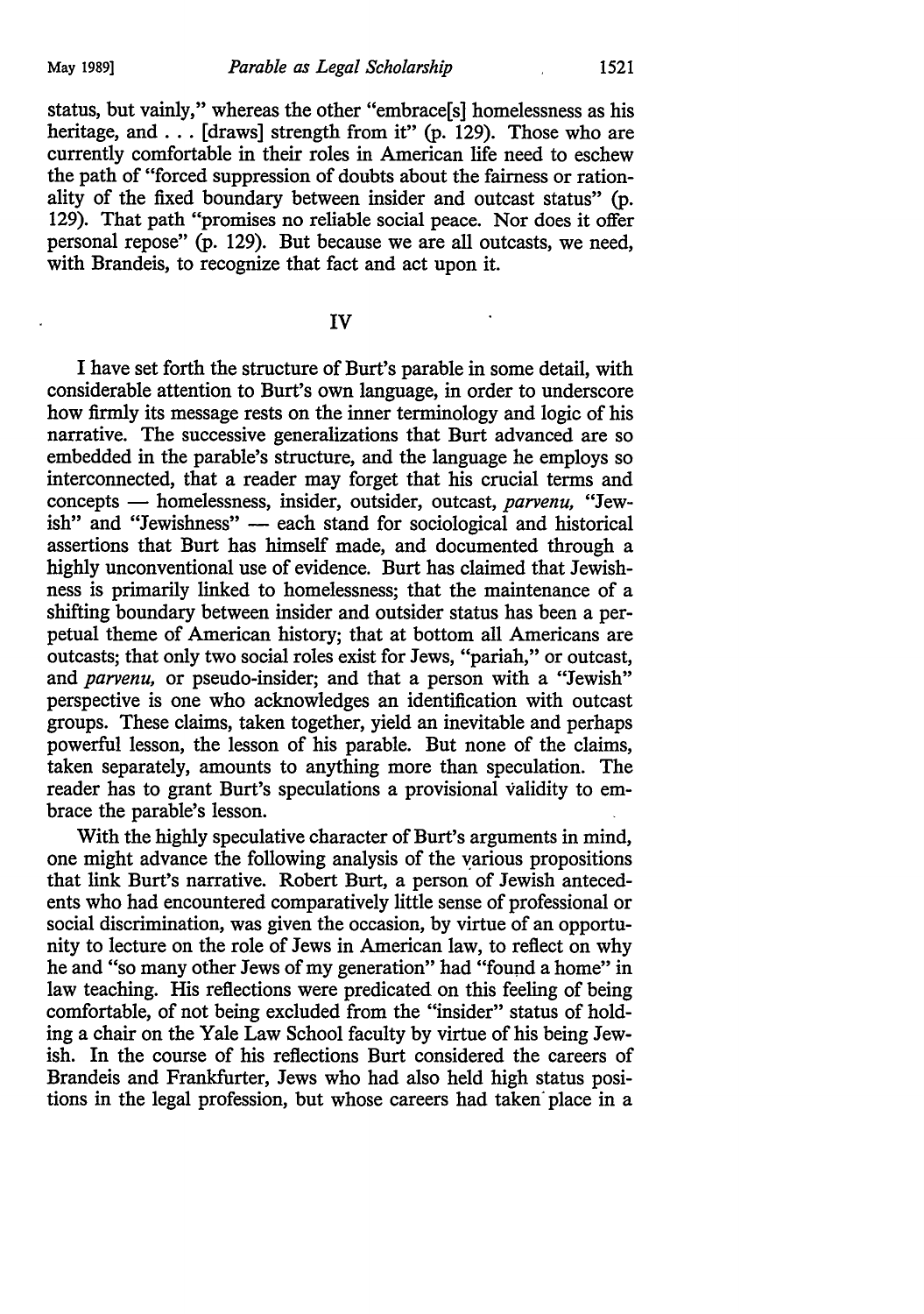period in which Jews were much more likely to be barred from high status positions solely because of their roots.

In reconstructing their careers, Burt came to conceive the two men as representing contrasting attitudes toward the relationship between their ethnicity and their success. Frankfurter's attitude seemed excessively obsequious towards traditional American insiders and excessively preoccupied with the defense of insider attitudes and traditionalist institutions. Burt found it embarrassing in its apparent abandonment of ethnic identity and the lack of self-esteem that it reflected. Brandeis' attitude, by contrast, struck Burt as exceptionally preservationist of Brandeis' sense of self, strikingly detached from insider culture, and, on examination, deeply mindful of ethnic origins and the outcast status that linked Brandeis, as a Jew, to other outsiders. Burt, in short, admired Brandeis, was offended by Frankfurter, and chose to identify his own career progression with that of the former rather than the latter.

Given Burt's posture, it was no accident that he was offended by Frankfurter's persistent embrace of insider values and traditionalist institutions, as well as by his self-conscious disclaimers of the relevance of his ethnic identity to his role as a judge. Burt's more positive reaction to Brandeis was perhaps less inevitable, given evidence that Brandeis was selective in his solicitude for outcast groups and that Brandeis' temperament precluded his demonstrating any overt emotional attachment to others. But Burt was attracted to Brandeis in any event, and was able, through attention to Brandeis' discovery of Zionism in his middle years and the "passion" on behalf of outcasts expressed in one of Brandeis' unpublished dissents, to make Brandeis a foil for Frankfurter.

Having established Brandeis as an alternative to Frankfurter, Burt then set out to confirm the superiority of Brandeis' example. He asserted that since all Americans see themselves at bottom as outcasts, dissolving the boundaries between insider and outsider status is a policy of paramount importance. He enlisted the Warren Court in this quest, and identified the quest with Brandeis and with a rediscovery of the central meaning of Jewishness. He recalled Brandeis' rediscovery of his ethnic heritage in connection with Zionism, and compared the "comfortable" position from which Brandeis engaged in that rediscovery with the comfortable position of most contemporary Jews. In short, Burt confirmed the patterns and choices of his own career. He and Brandeis did not let their high status blind them to their roots or to the position of outsiders in American life. He and Brandeis did not lose sight of their homelessness despite having found a home. He and Brandeis were aware that the possession of insider status did not obviate the fact that they, and all Americans, remained in a profound sense outsiders. He and Brandeis thus engaged in a joint effort, separated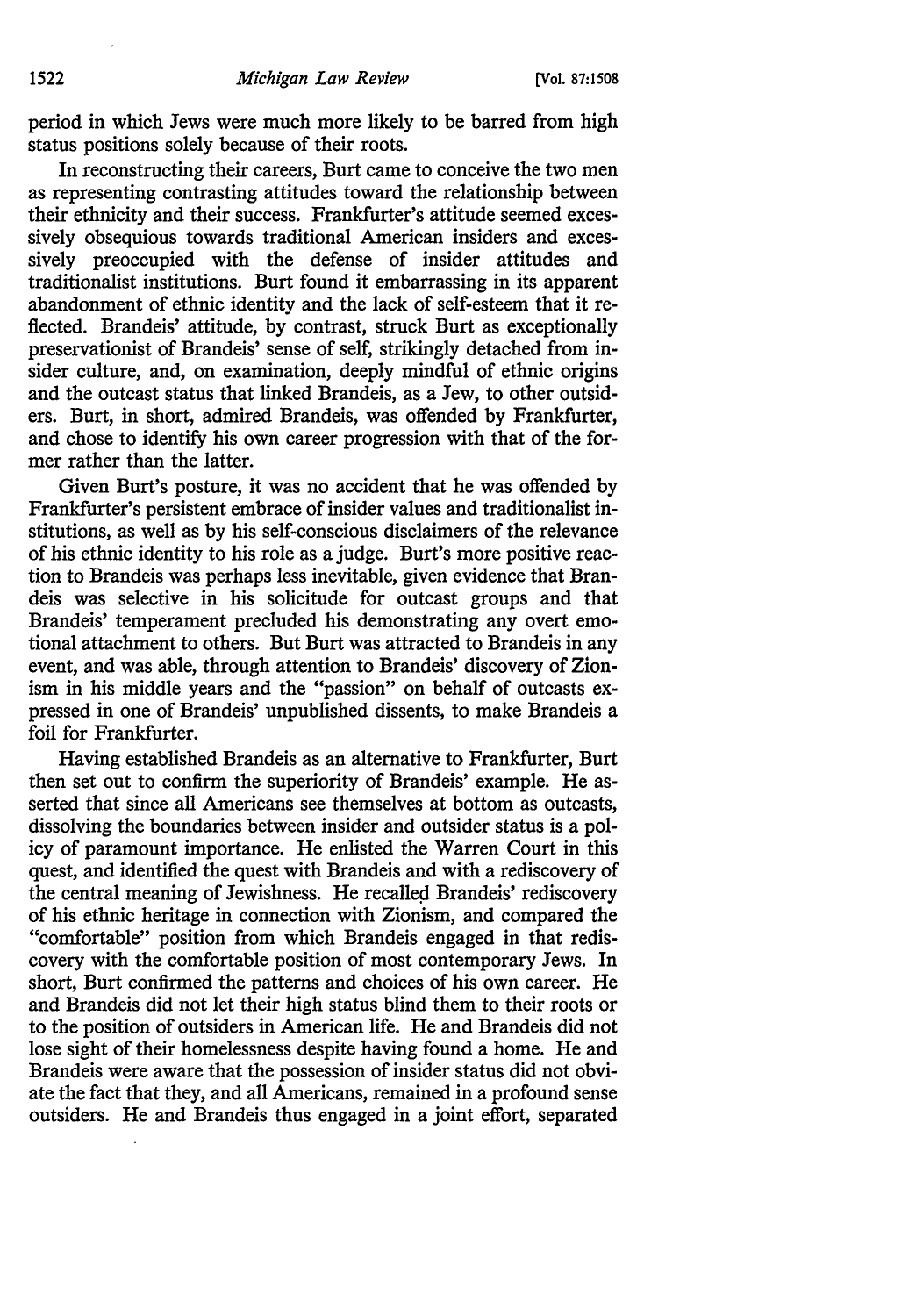only by the incidental features of time and professional role, to dissolve the boundaries between insiders and outsiders.<sup>16</sup>

In this fashion, *Two Jewish Justices* becomes not only a parable, but a self-confirmatory one: a story whose central lesson for the reader is to choose the path of the narrator. Such a reading, of course, is based on very little evidence independent of the reader's intuition that Burt structured his examination of Brandeis and Frankfurter in the fashion outlined above. But since Burt's own examination of those careers can itself be reduced to a series of propositions resting essentially on intuition, the reading does not seem inconsistent with the spirit in which Burt's parable is presented.

One could, however, eschew the above analysis and read Burt's effort as a more informal, speculative venture, designed to provoke, intended to be a sort of personal memoir in which Brandeis, Frankfurter, and the Warren and Burger Courts are enlisted. A parable is, after all, just a tale. But this reading of *Two Jewish Justices* runs up against two persistent features of the book. First is the tone of high moral seriousness, suggested in such phrases as "idolatrous self-worship," "escalating dynamic of repression and fear," "social peace," and "personal repose" (pp. 127-29). In such language Burt conveys an impression that his claim that "different attitudes toward outsider status and homelessness have direct relevance to the issues confronted today by  $\dots$  all Americans, whether Jews or gentiles" (p. 3), is a claim of great prescience and import. Second is the scholarly apparatus of *Two Jewish Justices,* which I have taken some pains to explore. Despite Burt's unconventional use of evidence, that apparatus is intended to suggest to the reader that Burt's parable is not merely impressionistic, but authoritative. The narrator of the parable is to be taken not only as engaging and provocative, but as wise.

v.

Thus *Two Jewish Justices* ultimately asks its readers to consider the sources of authority in the contemporary community of legal scholars. By treating the absence of evidence, imaginatively interpreted, as the

*Id.* at 478.

<sup>16.</sup> Burt had previously identified the parables of the New Testament with a methodology designed to "convert[] all into needy outsiders by confounding insider and outsider and then offering hope for ultimate protection by mapping a path back inside for everyone." Burt, *Consti-tutional Law and the Teaching of the Parables,* 93 YALE L.J. 455, 471 (1984). He described the method of the parables as

first to command the attention of people who conceive themselves as safely inside some protective flock; then to persuade these people that they are no different from others visibly outside, even others whom they believe they have excluded from their own safe superiority; and finally, having provoked in these once-smug insiders feelings of vulnerability and consequent emphatic identification with the old outsiders, to show how this empathy in itself can serve as the route for membership in a community that promises a more reliable, more secure haven.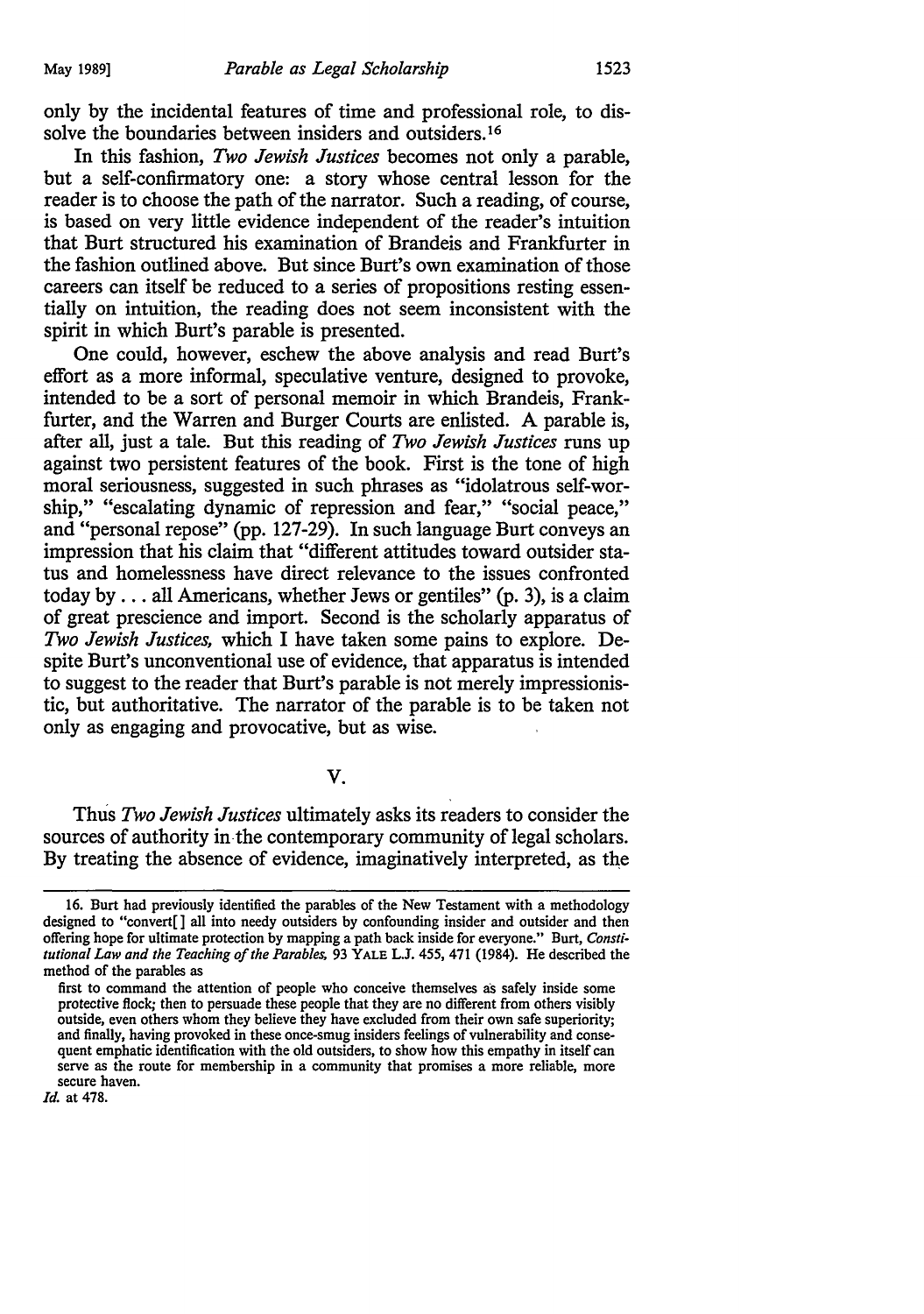equivalent of evidence; by treating a highly structured story as the equivalent of history; by treating complex human actors as archetypes and foils; and by treating the parable as the equivalent of legal scholarship, Burt raises the question of where "authoritative" readings of texts, of events, and of the lives of historical personages can be said to derive their authority. That question is particularly pressing for contemporary legal scholarship, which is increasingly perceived as taking place in a universe of discourse characterized by radical uncertainty and disagreement about the appropriate methodological groundings of scholarly work.

One of the central areas of methodological debate among contemporary scholars involves the relationship between evidence and interpretation. Reduced to its lowest terms, that debate centers on the question of whether it is possible to treat the evidence offered by a given scholarly interpretation as having any meaning independent of that interpretation. If evidence has no such independent meaning, a subsidiary question arises: how can one assess the worth of scholarly contributions other than by acknowledging the prominence of the interpreter or by noting the concordance, or lack thereof, between the interpreter's views and those of the reader? In a scholarly community of widely differing attitudes about methodological and substantive issues, are there any common evaluative standards for assessing interpretations? In particular, is there any common understanding of the role of evidence as a constraint on interpreters?

Burt's presentation of evidence through the parable genre forces a reader to confront such questions. Burt's use of evidence, as noted, is highly unconventional, given the received expectations of post-World War II generations of scholars that evidence in a scholarly work should provide an independent basis on which to evaluate the interpretations advanced in that work, as distinguished from being overwhelmed by the work's interpretive framework.<sup>17</sup> It may be that in this age of radical disagreement about the appropriate relationship between "texts" and "interpreters," such expectations no longer exist, and it may be that the epistemological premise on which those expectations rest - that evidence is capable of having an objective meaning that can be detached from the interpretive frameworks in which it is  $presented$   $-$  is unintelligible. If one cannot say with confidence that evidence is a constraint on interpretation, then one of the principal bases for evaluating the worth of scholarly interpretations — was evidence "fairly" presented; did an interpretation "conform to" rather than "distort" that evidence - disappears.

<sup>17.</sup> This expectation has been communicated in the form of a "falsifiability principle": the propositions contained in a scholarly interpretation must rest on evidence that contains the seeds of their prospective "falsification" or revision. *See* K. POPPER, CONJECTURES AND REFUTA-TIONS 215-17, 228-31, 312-14 (3d ed. 1969).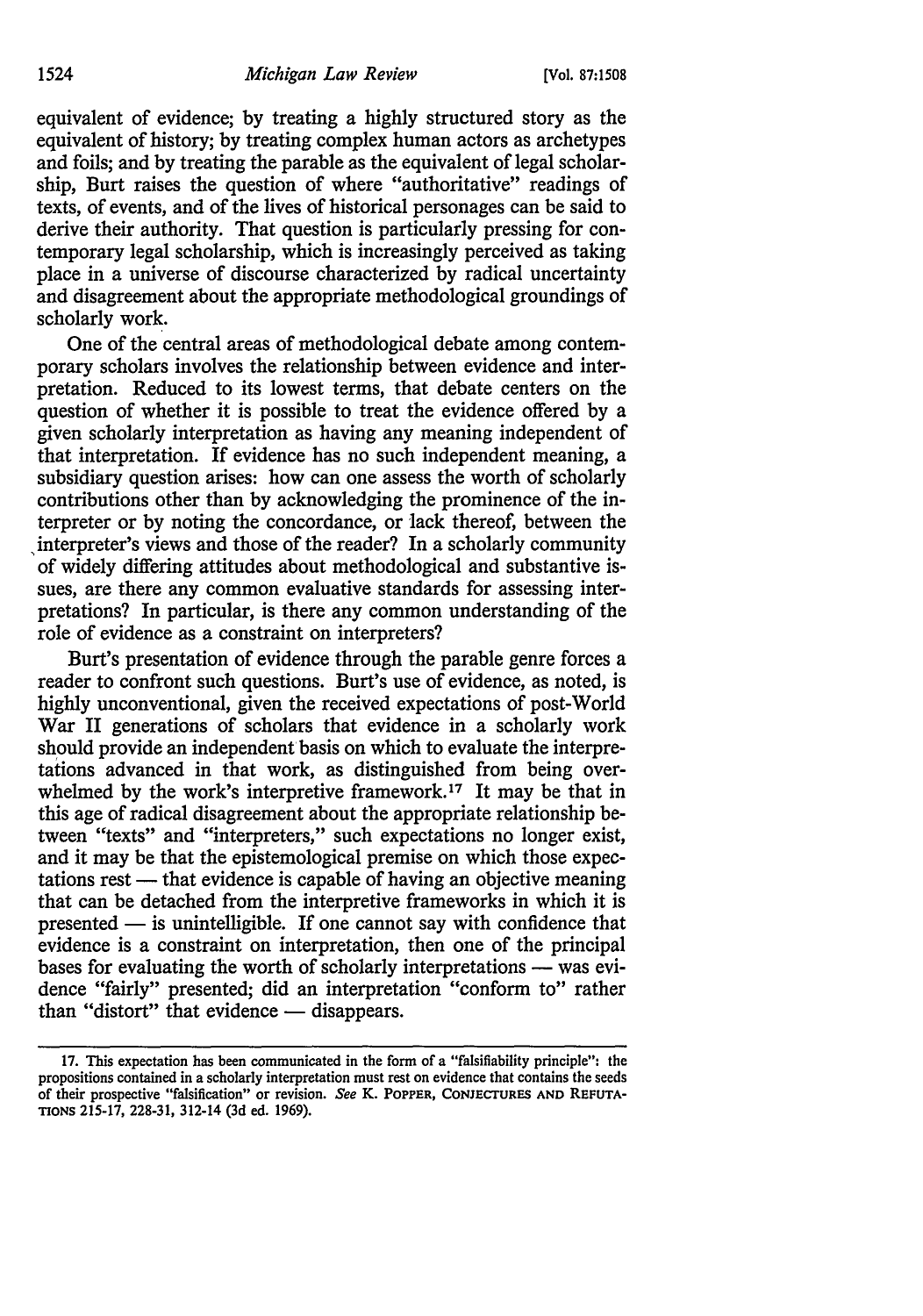At that point, with the evidence constraint rendered problematic, criteria for evaluating the worth of interpretations appear to locate themselves primarily in the "promise" of the interpretation itself. If, in the collective judgment of some relevant interpretive community, the questions in a work are stimulating, the answers provocative, and the discussion of issues presented in accessible and resonant language, the interpretation can be regarded as "promising" and thus worthy of attention. Given this community standard, the parable genre of interpretation, as employed in *Two Jewish Justices,* would seem to contain considerable "promise." The questions Burt asks and seeks to answer are stimulating, his narrative is crafted in accessible and sophisticated prose, and the lessons of his parable are invested with a tone that conveys a sense of urgent moral seriousness. In a universe of scholarly discourse in which the possibility is taken seriously that interpreta- · tions necessarily overwhelm their "texts," who is to say that a parable, even if at bottom an impressionistic, idiosyncratic tale, has less claim to scholarly promise than any other genre?

The last question seems capable of being addressed, if perhaps not definitively answered. There is something disquieting about an interpretative effort that, while cloaking itself in a conventional scholarly apparatus, reveals itself, on closer inspection, to be employing that apparatus as so much window dressing. There is something troubling about the assumption that highly personalized readings of history and of contemporary culture can be offered as candidates for authoritative status when the sources of their authority appear to rest solely on the intuitions of the author. In this vein, *Two Jewish Justices* is a book whose methodology not only conveys something about its author but about the scholarly universe in which he writes. It is as if the tacit message of the book is that, since there are no longer any intelligible criteria by which one can assess the validity of interpretations advanced in a work of scholarship, any interpretation  $-$  no matter how broad, no matter how unsubstantiated  $-$  is potentially promising. What counts in determining the worth of a scholarly work, in the end, is the stature of the scholar writing it and the stimulating quality of the narrative's prose, not the relationship between the interpretations offered in it and the evidence on which these interpretations rest.

Had *Two Jewish Justices* appeared at a different point in the history of twentieth-century legal scholarship, its place in the scholarly universe might have been far easier to discern. Were different working definitions of scholarship present, with clearer expectations about the "proper" reiationship between evidence and interpretation in a scholarly work, *Two Jewish Justices* could be treated as a parable without scholarly pretense.. It could be regarded as an effort that makes no claim of authoritativeness and that offers only an interesting tale, some provocative reflections, and, if one is engaged by the tale and the reflections, a lesson worthy of contemplation. But in the current world